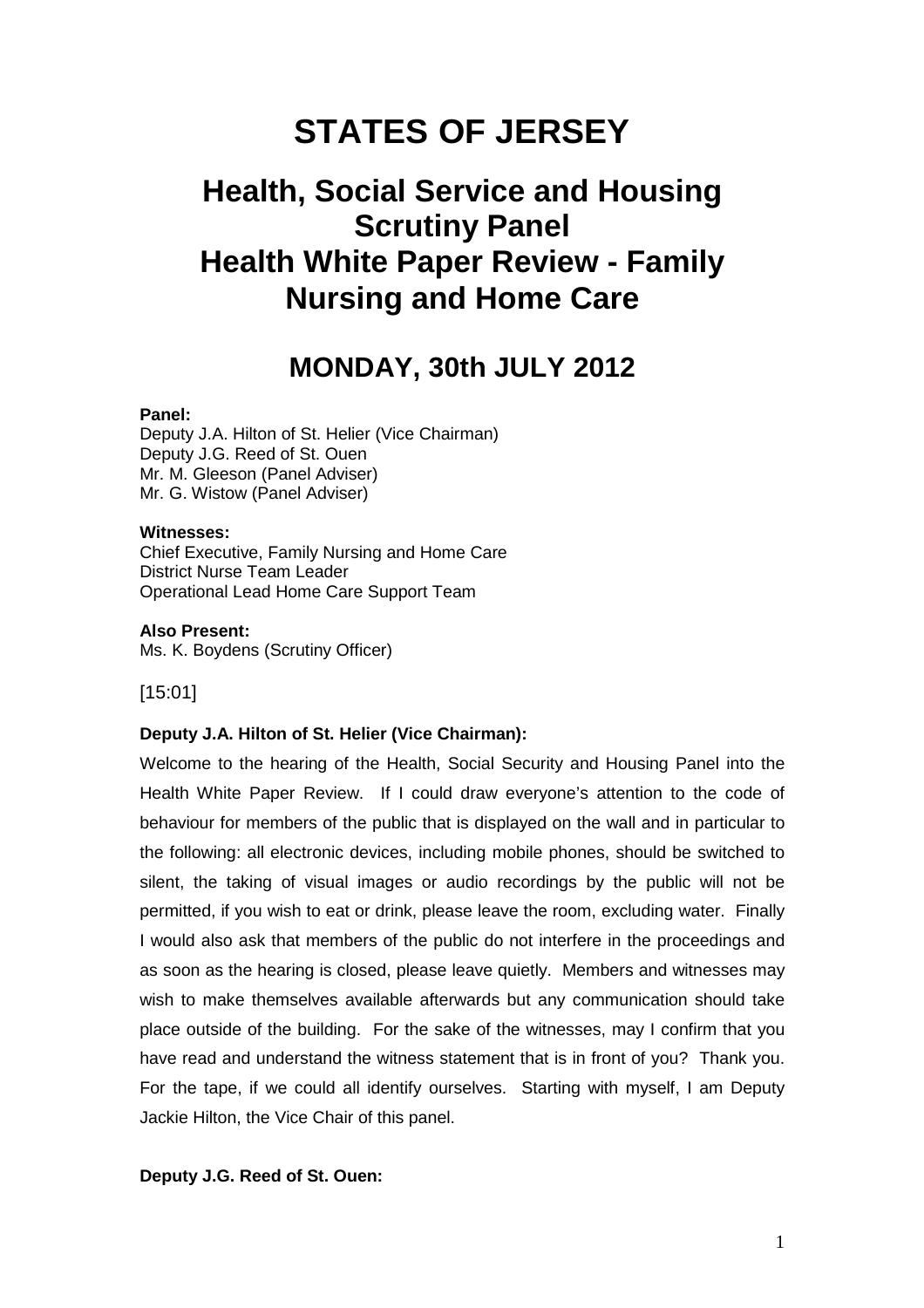Deputy James Reed, a panel member.

**Mr. G. Wistow (Panel Adviser):**  Gerald Wistow, an adviser to the panel.

**Mr. M. Gleeson (Panel Adviser):** 

Mike Gleeson, adviser to the panel.

**Ms. K. Boydens (Scrutiny Officer):** 

Kellie Boydens, Scrutiny Officer.

# **Operational Lead, District Nursing Team:**

Jane Le Ruez-Lane, Operational Lead, District Nursing Team.

# **Operational Lead, Home Care Support Team:**

I am Jean Hinks, I am the Operational Lead for the Home Care Support Team.

# **Chief Executive, Family Nursing and Homecare:**

Julie Gafoor, Chief Executive, Family Nursing and Homecare.

# **Deputy J.A. Hilton:**

Thank you very much. I would like to give apologies of behalf of our chair, Kristina Moore who is off Island at the moment. I would like to start by asking, what services do you currently provide and how are they funded?

# **Chief Executive, Family Nursing and Homecare:**

We provide district nursing services, child and family services, which is health visiting, school nursing and community children's nursing team, and homecare. At the present time approximately 70 per cent of our funding from a Health and Social Services grant and the rest is through membership at the present time and charitable donations.

# **Deputy J.A. Hilton:**

You said 70 per cent of your funding comes through a grant provided by the Health Department, is that tied into any sort of service level agreement?

# **Chief Executive, Family Nursing and Homecare:**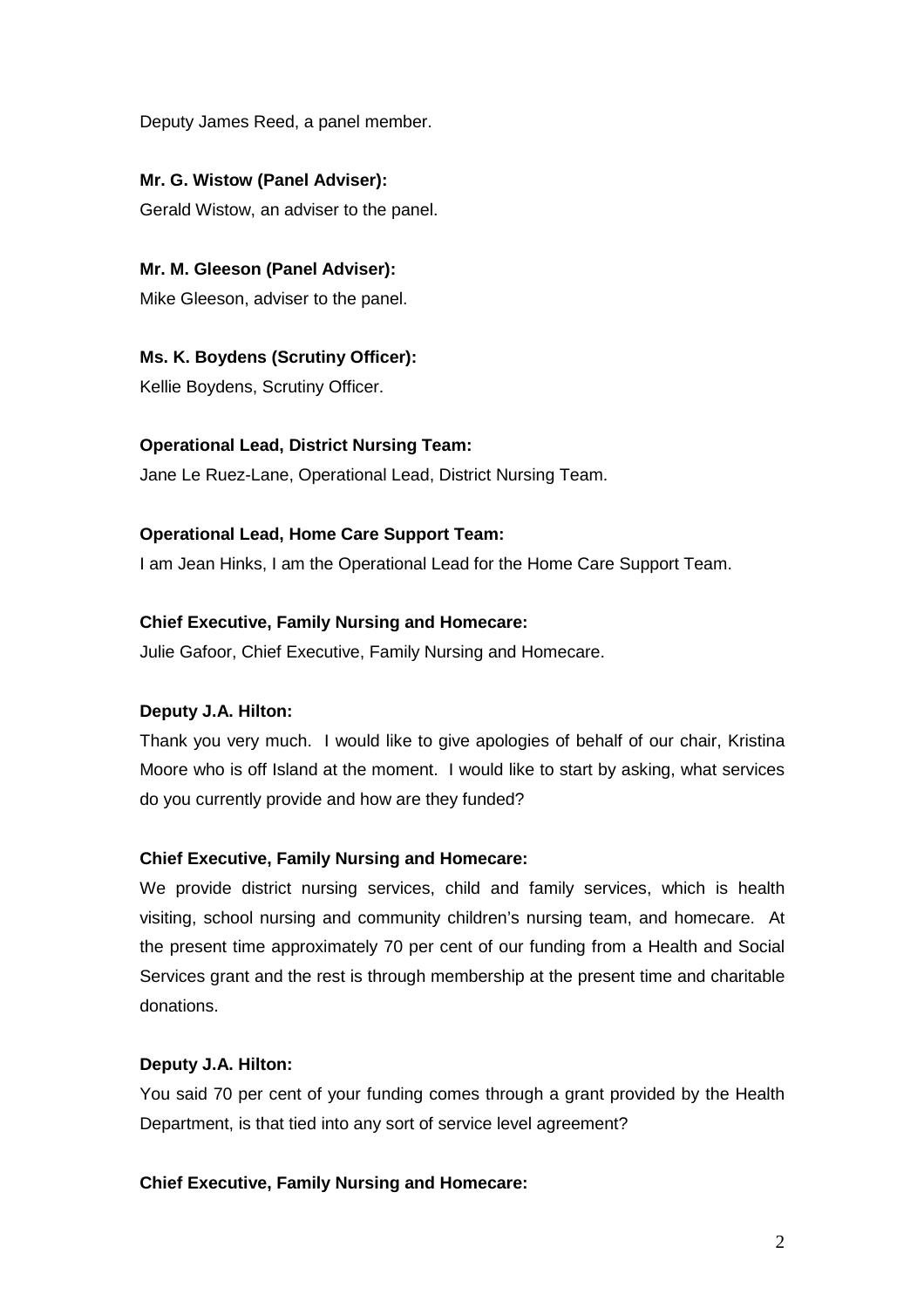Yes, we have service level agreements for each division, for each of the 3 divisions.

**Deputy J.A. Hilton:**  What term of ...

## **Chief Executive, Family Nursing and Homecare:**

It is an annual contract, yes.

#### **Deputy J.A. Hilton:**

Does that present you with any particular problems?

#### **Chief Executive, Family Nursing and Homecare:**

We have requested that it goes to a 3 year contract but at the present time, because there were so many different changes we realise it is probably quite difficult to do that but we are hoping like a block contract for all existing services and then to develop S.L.A.s (Service Level Agreements) over the next 3 to 5 years.

#### **Deputy J.A. Hilton:**

But currently it is only a year.

#### **Chief Executive, Family Nursing and Homecare:**

Currently it is only a year.

## **The Deputy of St. Ouen:**

Is there any variation in funding over, say, the last 5 years?

#### **Chief Executive, Family Nursing and Homecare:**

There has been obviously are reduction with the Comprehensive Spending Review.

#### **The Deputy of St. Ouen:**

What affect has that reduction had on the services that you provide?

#### **Chief Executive, Family Nursing and Homecare:**

Hopefully we have managed to maintain the services because we always do have a cushion of money from the charitable donations and then obviously we have looked at becoming much more efficient.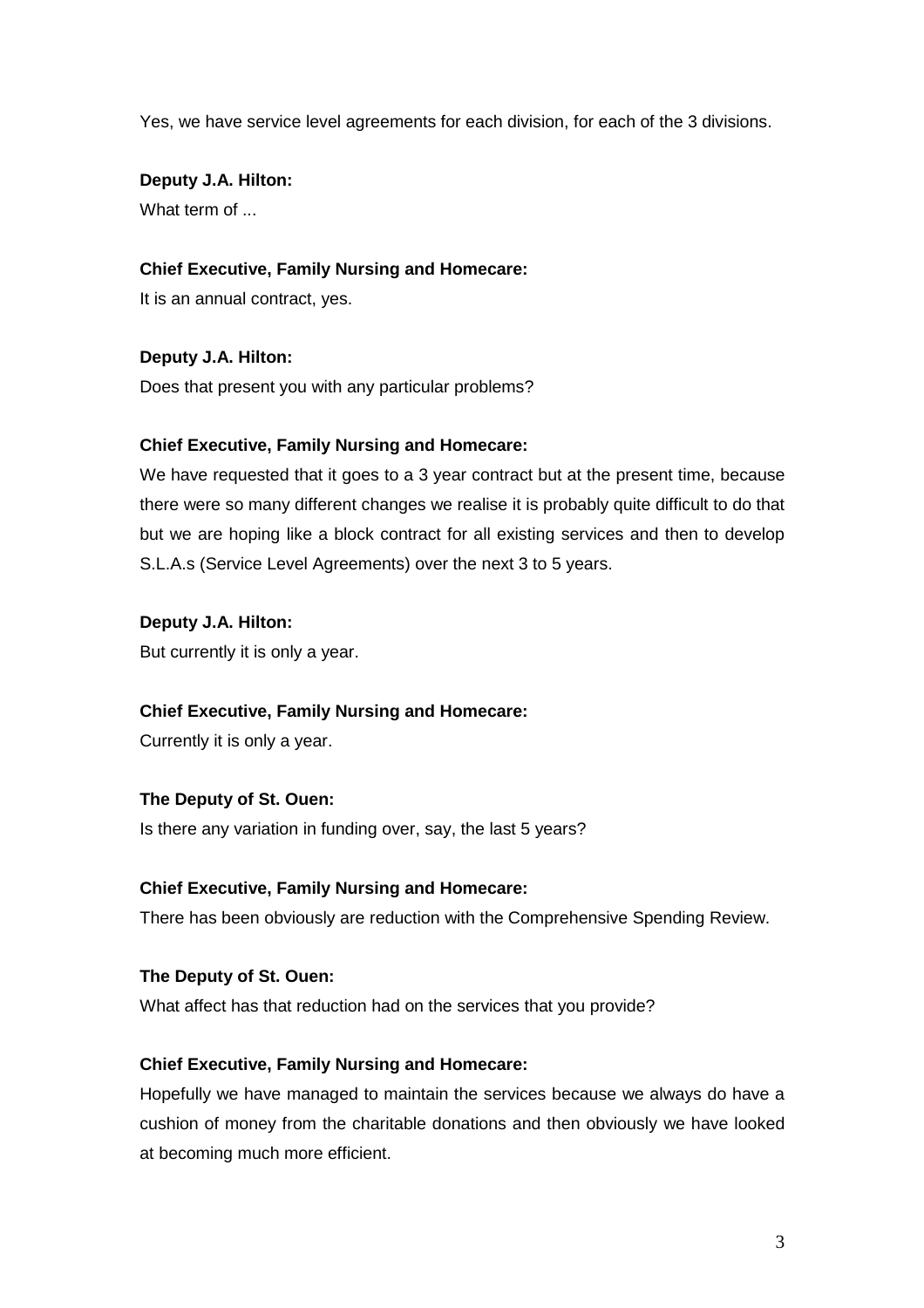## **Deputy J.A. Hilton:**

For the record, could you just tell us what the reduction was?

#### **Chief Executive, Family Nursing and Homecare:**

I think it was 3 per cent the year before last and 5 per cent last year in line with all other Health and Social Services departments.

#### **Deputy J.A. Hilton:**

Okay, thank you. How would you describe your present working relationship with the Health Department, G.P.s (General Practitioners) and other third sector and private providers?

#### **Chief Executive, Family Nursing and Homecare:**

I think at the current time we have very good relationships, particularly with Health and Social Services, we have regular meetings and updates and we are involved in lots of different spheres within their organisation. I think there is a good understanding that the services we deliver in the community are reliant on some of theirs as well, and it is really joint working. So I think it has improved considerably.

#### **Deputy J.A. Hilton:**

Your relationship with other third sector providers?

#### **Chief Executive, Family Nursing and Homecare:**

I think we generally have very good relationships. We also work with the hospice, in particular, with an end of life project that we have at the present time and other places like Brighter Futures and Pathways, we work closely within children's services. So, yes, I think that generally I would describe them as very good.

#### **Deputy J.A. Hilton:**

Good working relationships, okay.

#### **Chief Executive, Family Nursing and Homecare:**

I think the G.P.s, we obviously work together with patients but it is much more fragmented than it probably should be.

#### **Deputy J.A. Hilton:**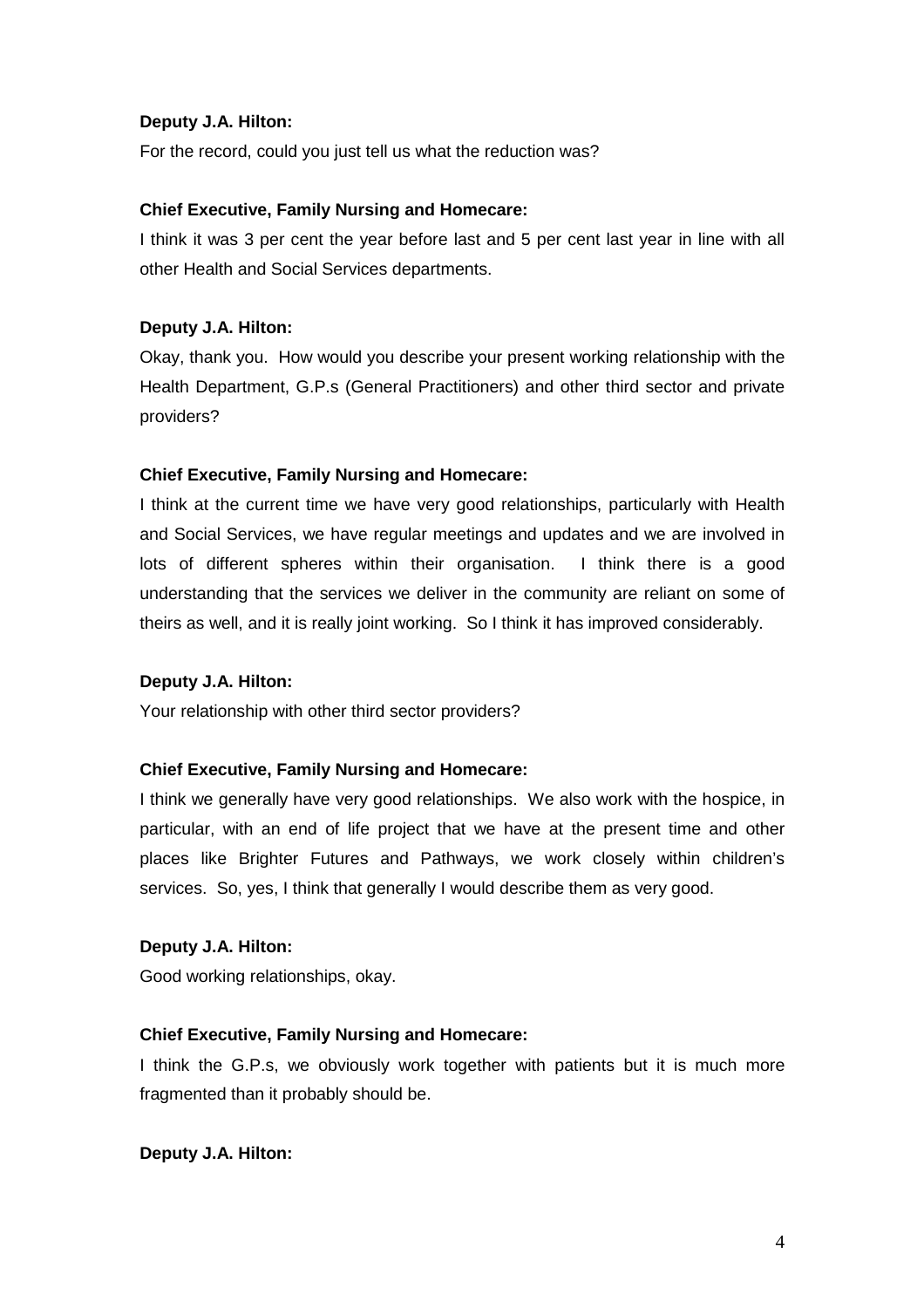Does the relationship between hospital primary and community services need to be further developed and, if so, in what way across the 3 services that you provide.

#### **Operational Lead, District Nursing Team:**

Yes, we are in process of developing the working relationships and trying to integrate some of the care and, at the moment, we are in discussions really of looking at increasing services and trying to fill some of the gaps that we have previously had with the 24-hour care and the extra services.

#### **Operational Lead, Home Care Support Team:**

I think a lot of the developments are going to be about how we develop community services, so there is going to be a big emphasis on how we do develop community services. So I think what we are trying to build is a more strategic partnership working so it is not fragmented and it is seen that we are working together for these big developments that are about to happen. I think the emphasis from our point of view is that we are trying to develop a strategic partnership rather than an uneven relationship where it might be a little bit more directed from the acute sector.

#### **Deputy J.A. Hilton:**

Are you talking about the unevenness in the relationship between you and the Health Department?

#### **Chief Executive, Family Nursing and Homecare:**

Yes, because when you have got an S.L.A. situation and a substantial fund, it can be that they are seen as a commissioner role when they are also providers. So there is a tension there but I think we are trying to break that down and I think what the White Paper has given us is much more of a common goal. So we all know what our contribution is and I think that is what we are working towards.

#### **Deputy J.A. Hilton:**

As a third sector provider, do you feel that you have been adequately consulted in the development of this White Paper and I assume that you have been involved in the outline business case that is relevant to your organisation.

#### **Chief Executive, Family Nursing and Homecare:**

Yes, we were all interviewed individually by KPMG workers who were very well informed and understood, I felt, what we were doing, so that was a very good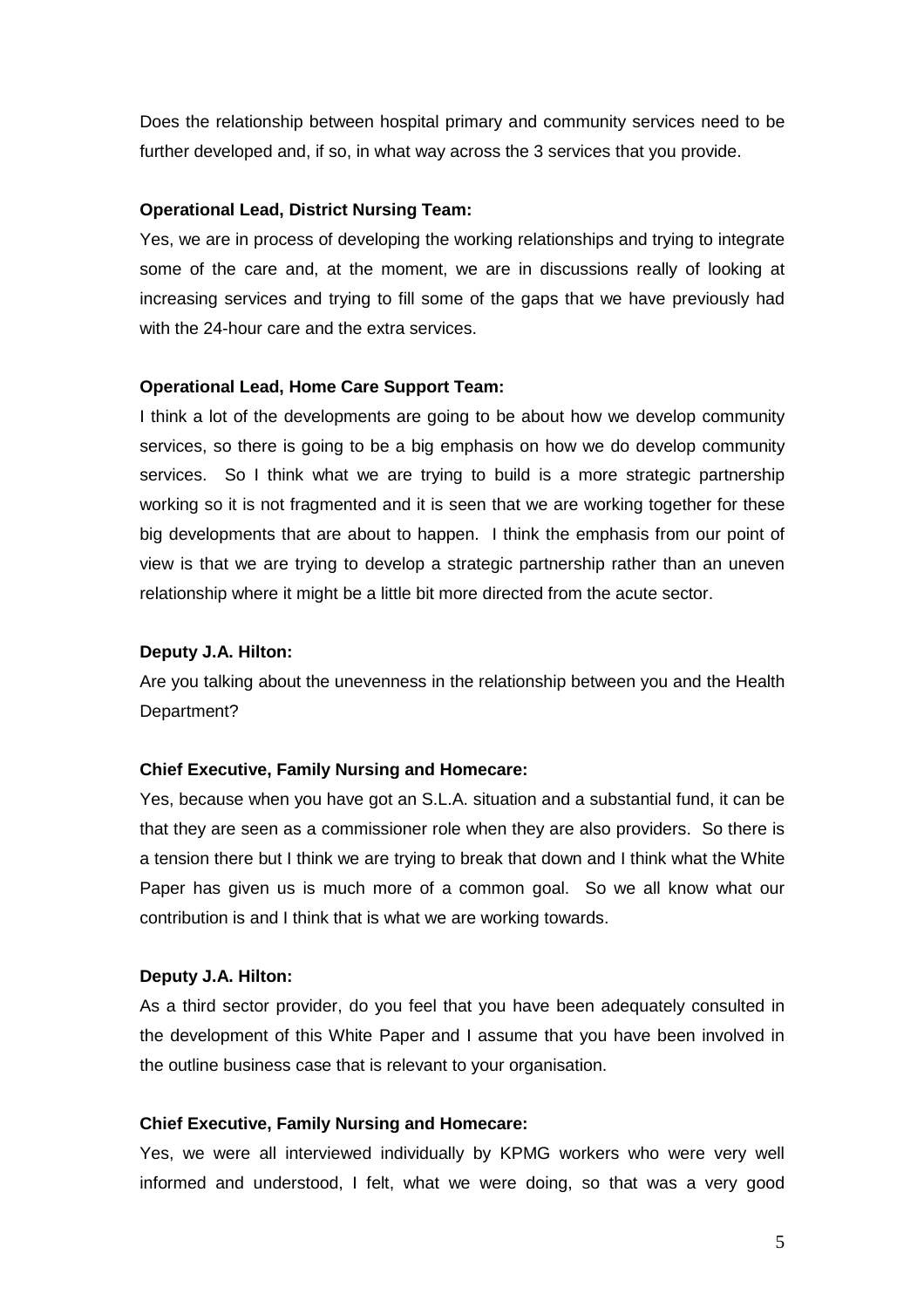process. Then we were involved in the dementia care, the elderly care and long-term conditions, end of life care and the early intervention. So in the areas where we really have most services we were part of that, yes.

#### **Deputy J.A. Hilton:**

As far as the early interventions go with children, currently are you just providing the sort of health visitor type of role?

#### **Chief Executive, Family Nursing and Homecare:**

We provide health visiting, nursery nursing is attached to that, we provide school nurses and children's community nurses, which is like a district nurse for children.

#### **Deputy J.A. Hilton:**

Their model, the MECSH (Maternal Early Childhood Sustained Home-visiting) model, do you think, as far as you are concerned, that is the best way forward?

#### **Chief Executive, Family Nursing and Homecare:**

I think it is. We are really lucky to have the professor who developed that programme. She has been over twice and I have met her 3 times, and she is from Australia but she has looked at models throughout the world and there is Professor Olds in America, which does not have health visiting which is why they use that model, and in the U.K. (United Kingdom) they have used the family nurse partnership which is aimed at young pregnant women, which we also do not have here. So the MECSH model is much more about a vulnerability which we do have, substance misuse, domestic violence, mental health problems, people who have been in care who have particular vulnerabilities. It has got a very broad criteria to get on to it which I think fits really well with Jersey. It also fits with what we have already got in place. MECSH is about health primarily, so improving the family's health, helping them understand their health choices and accessing services and also child development helping them pre-empt their child's development, helping them preempt their child's development and their motivation to be inspiring for their family not to stay to where they are. So I am really clear that that is the right model for Jersey.

#### **Deputy J.A. Hilton:**

Yes, Brighter Futures do something very similar, do they not?

**Chief Executive, Family Nursing and Homecare:**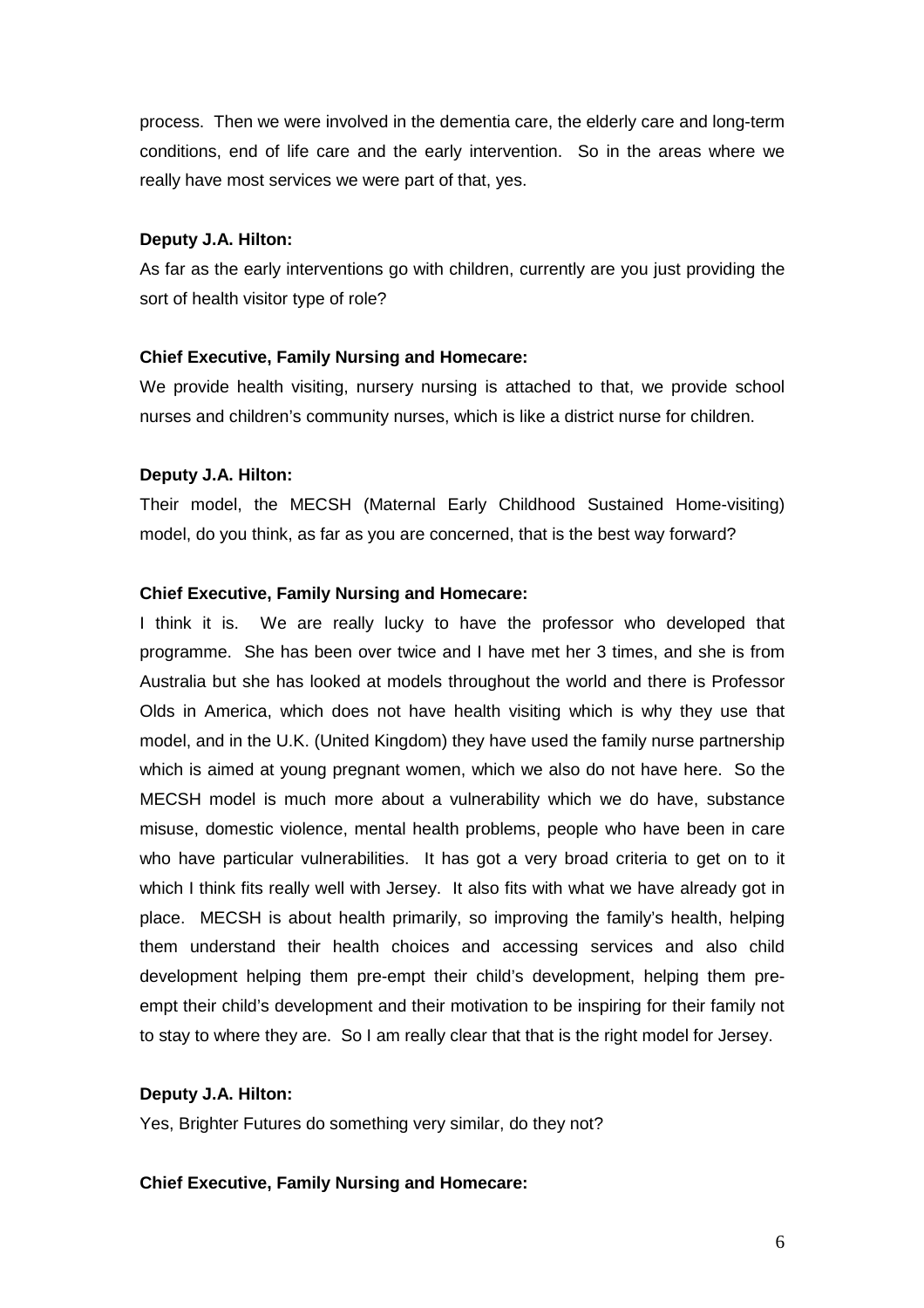They do but they do not have the health element, you see. That is why I think ... so also you are talking about meeting people antenatally, explaining their pregnancy, what they expect. So even things like that you get many less complications in pregnancy, improvement in breast feeding, you do get improvements in attachment because of that input on a weekly basis in the home and then there is all the child development, speech and language and readiness for school. So it is a health visitor model and it is a completely different profession to Brighter Futures. Brighter Futures is about attachment and mental health. This is very broad.

## **Deputy J.A. Hilton:**

One final question on that. Will be directing this sort of MECSH model at all pregnant mums or ...

#### **Chief Executive, Family Nursing and Homecare:**

Yes, what happens is that they are given ... all mothers on booking to hospital are given a psycho-social questionnaire and on that questionnaire it is a lot of information they already collect and should be collecting but it gives us an idea about their vulnerability and then they will be offered the programme.

#### **Deputy J.A. Hilton:**

So depending on what is filled in on the questionnaire you will then pick out the ones that you see as being vulnerable?

## **Chief Executive, Family Nursing and Homecare:**

Yes, that is right.

#### **Deputy J.A. Hilton:**

Thank you for that.

## **Chief Executive, Family Nursing and Homecare:**

It is going to be part of, we hope, the health visiting anyway. So you are not going to have special workers. So the workers will be seeing other mothers as well but they will have time to see those mothers more intensively for 2 years.

#### **Deputy J.A. Hilton:**

Because you will increase the number of health visitors you have?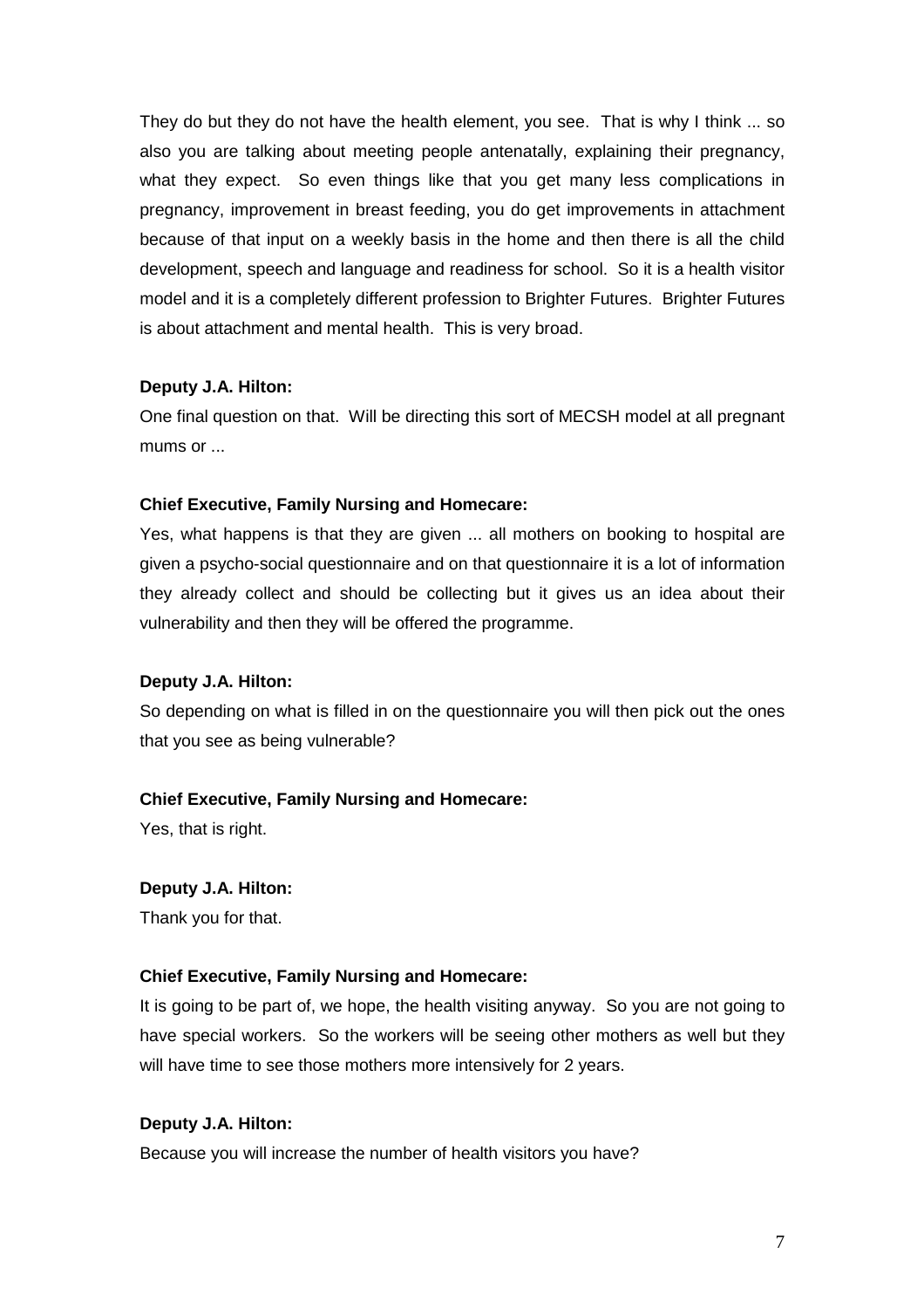#### **Chief Executive, Family Nursing and Homecare:**

Yes, that is right, yes.

#### **Deputy J.A. Hilton:**

Okay, thank you very much.

#### **Chief Executive, Family Nursing and Homecare:**

It is in line with what they are doing with the U.K. They have got an extra 4,500 health visitors in the U.K. to do these models and they are doing it in Essex and Lancashire at the moment, yes. I just do not want it to get confused with other models because it is reliant on the expertise of the health visitor, the skills of the health visitor. It sounds all very simple but it is not, it relies on a high skill base.

#### **The Deputy of St. Ouen:**

I suppose that fits quite neatly into the next question which is about obviously the White Paper identifies a number of different changes to the services provided over a 10 year period and the first part runs to 2015. What changes are required within your area of responsibility that are linked directly this White Paper and what new services have you been led to believe you could be asked to provide?

#### **Chief Executive, Family Nursing and Homecare:**

The biggest change I think is the district nursing service and homecare. It will affect homecare as well because they are really looking at providing 24-hour care, which is obviously a big change for us because at the moment we only provide care during the day time until 10.00 p.m. or 11.00 p.m. 7 days a week but then we want to be able to offer patients a sitting service or an on call nurse to be able to prevent them going back into hospital or going into hospital. That is the biggest change so it will be a big shift for the staff and a different cultural change.

#### **Operational Lead, Home Care Support Team:**

Because we have a much reduced service in the evenings and a much reduced service at the weekends. So it will be a whole change for us to develop a 24 service and that is what we are spending most of our energy working on at the moment, looking at how that would develop.

#### **The Deputy of St. Ouen:**

So we are looking at doing just more of the same?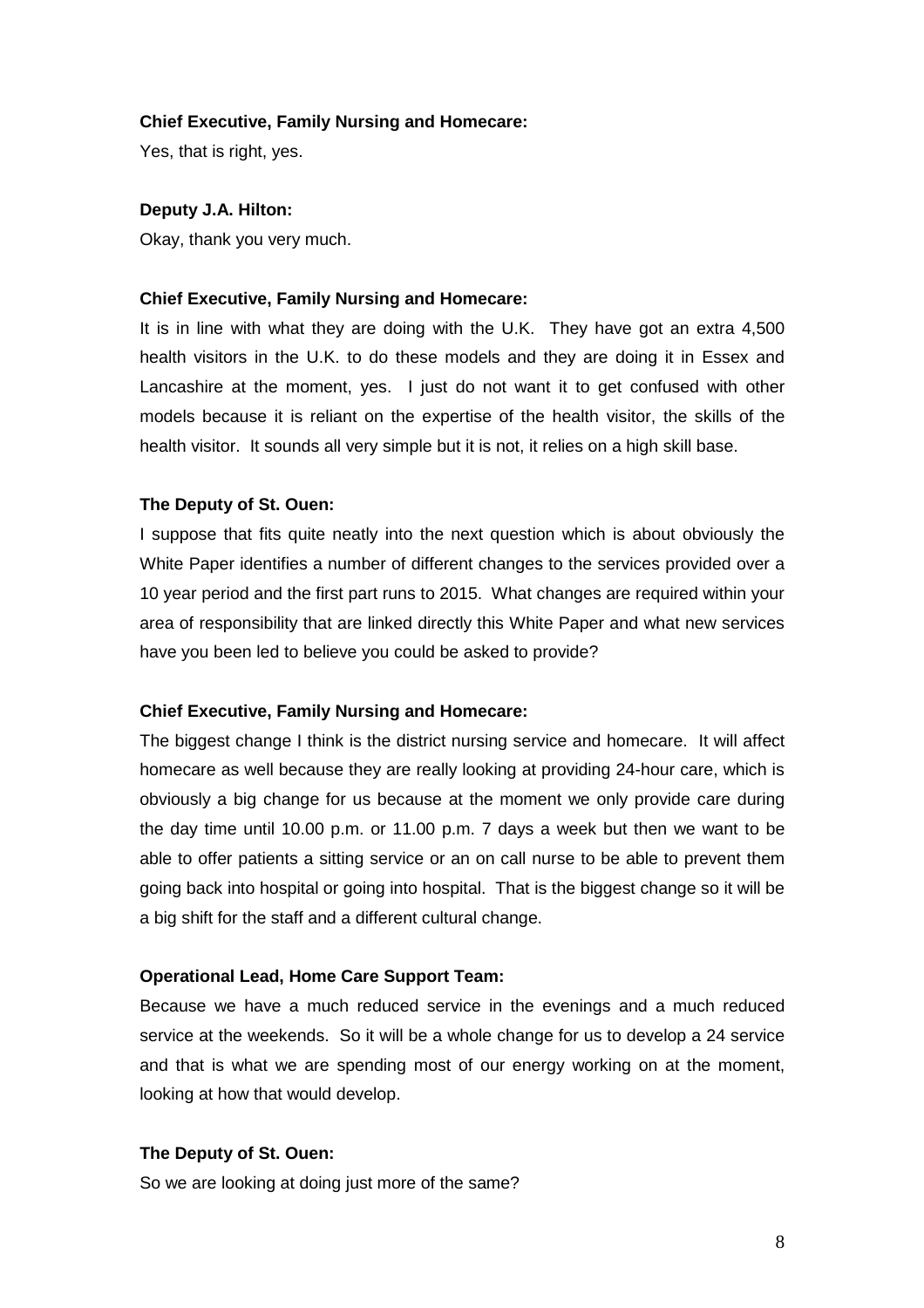## **Operational Lead, Home Care Support Team:**

Sorry, Julie. The end of life project that we have got now, that relies heavily on having the availability of a nurse and the availability of care assistants to care for somebody who is dying at home. So you cannot end the service at 11.00 p.m. if the person needs help during the night.

#### [15:15]

So it is how we use the resources carefully that we already have but then develop the services to met a full 24-hour service, so if someone falls at home and they are taken to A. and E. (Accident and Emergency) they do not necessarily, once they have been seen by the medic, have to be admitted. In fact there can be a team of people to then bring them home and care for them at home, and maybe put some intensive care in over the first 3 to 4 days, get some reablement in so that then they are back to their previous abilities and then the services can pull back. So that is a complete change to the way we do services now. We do not have the rapid response. We do not have quick turnaround teams who can go in and help people. But I would think that that would really help the pressures on the hospital beds.

#### **The Deputy of St. Ouen:**

Not only does it sound as though that is quite a significant change from what you are doing now ...

## **Operational Lead, Home Care Support Team:**

It will be significant for a lot of resources ...

## **Operational Lead, District Nursing Team:**

Of the team working with Health and other services to get this up and running.

## **The Deputy of St. Ouen:**

How many staff do you currently employ?

## **Chief Executive, Family Nursing and Homecare:**

In the whole of Family Nursing, 240.

**The Deputy of St. Ouen:**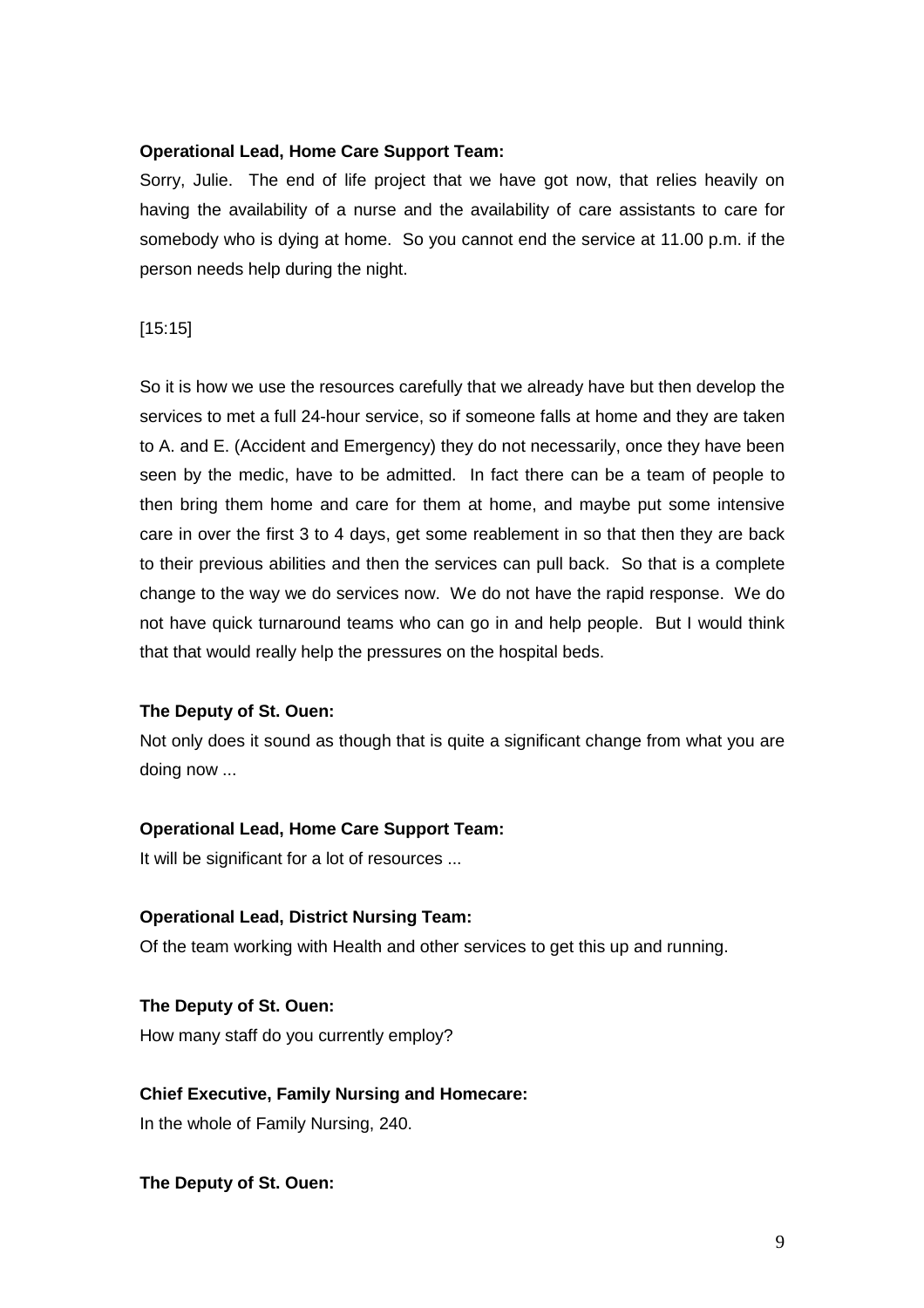Two hundred and forty?

## **Chief Executive, Family Nursing and Homecare:**

But the majority of those are healthcare assistants; 100 are healthcare assistants.

## **The Deputy of St. Ouen:**

So to achieve this new improved service, where do you need to be?

#### **Operational Lead, Home Care Support Team:**

They are the models that we are working on now so we are trying to do those mathematical workings out to see just how many whole time equivalents, how many hours does this mean so that we can have this service up and running. I think that is one of the biggest ... one of the issues for us is that if these ideas are to go forward then you do need investment in the areas. So if it is about community care you need investment in community services so that we can get the services developed, therefore the patients can start coming through the services. I think one of our fears is that it will be a reactive rather than a proactive attempt to develop the services and will be on the back foot trying to do things because we have not had the resources to enable us to truly develop them. It is a bit like the role of the advance practitioner. The advanced nursing practitioner has to be running to get the people trained and skilled up so they can take it on.

## **Operational Lead, District Nursing Team:**

That is where we need nurse prescribing, which obviously the community has not been trained for that and nurses who come from the U.K. with it have lost their skills. So we need this training in place but we also need to be using it. It is not good sending people off for training if they are not using it. That means, you know, working very closely with the G.P.s because they have to support and develop that skill base. So we do need the training.

## **Deputy J.A. Hilton:**

You have been involved obviously in the outline business cases, are you confident that you can get the staff in place, the numbers ...

#### **Chief Executive, Family Nursing and Homecare:**

I think that is the biggest problem and in our response to the White Paper, we have sent that in, that is one of our biggest concerns is recruitment of staff both on Island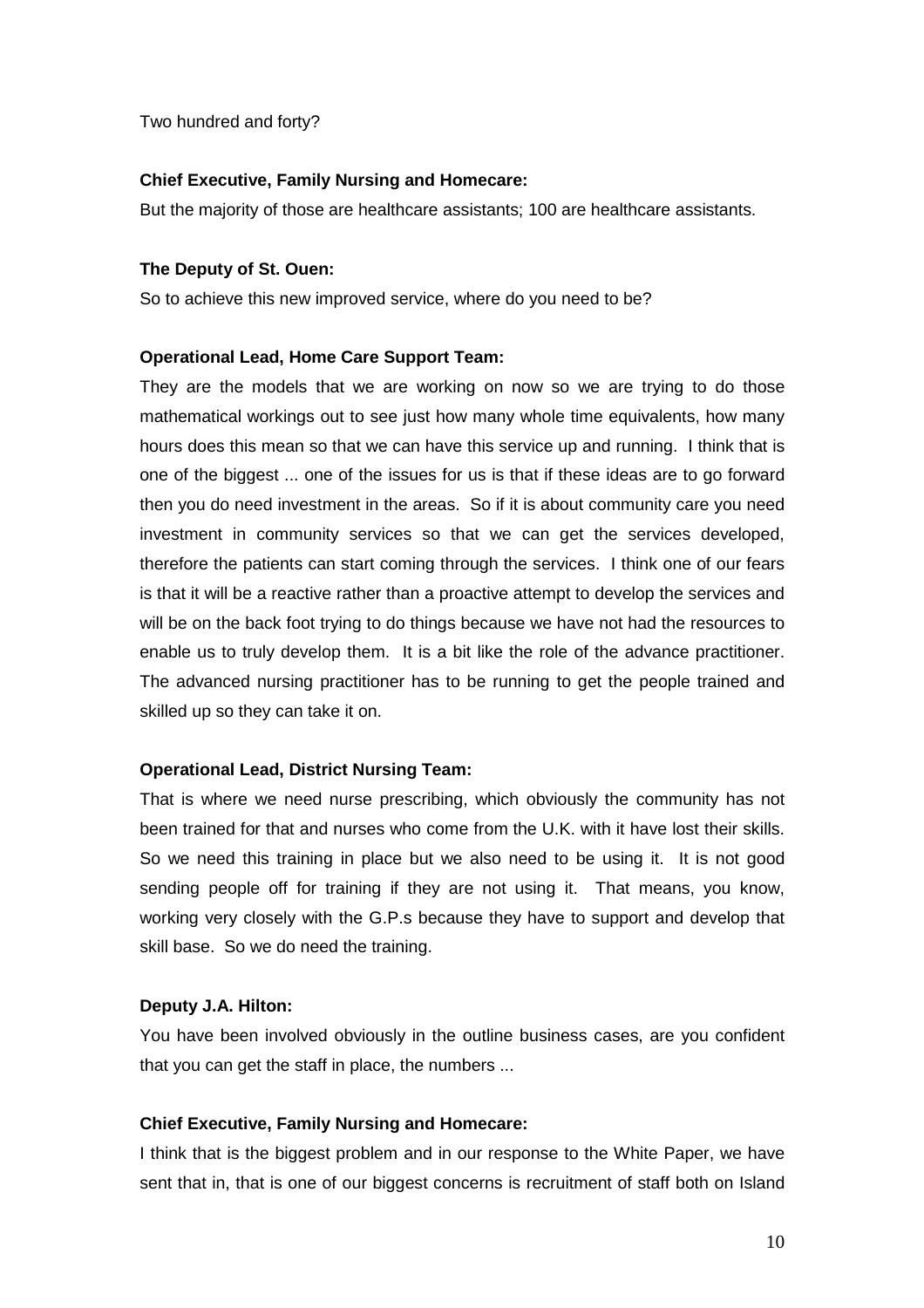and off Island. We sort of really want it to be looked at as a whole Island approach to recruitment for nurses because if not us I am sure the hospice and lots of the homes will be having similar difficulties and at the present time I think the hospital runs at a 10 per cent vacancy rate. So I think we are going to have to crack that nut before this can go forward.

## **Deputy J.A. Hilton:**

I think the hospital told us that they have probably got between 40 and 60 vacancies at the moment but were you thinking ... you employ 100 healthcare assistants, is that the area where there will be the greatest numbers?

#### **Chief Executive, Family Nursing and Homecare:**

Yes.

#### **Deputy J.A. Hilton:**

So do you think that need can be fulfilled on the Island?

#### **Operational Lead, Home Care Support Team:**

I think that is quite interesting because in fact we have not done that needs analysis really to find out about the amount of workers that are available within care and that I think that would be quite interesting because there may just be a cohort that we are all sharing between residential homes, nursing homes, hospital, community services and it is how do we develop that, how do we start to look at career development for the people who are leaving school and those sorts of things so that the world of caring is a good career for them to come into. So despite a lot of ... there is quite a lot of unanswered questions at the moment about whether we could recruit enough staff.

#### **Deputy J.A. Hilton:**

Do you think Highlands College do enough to provide training for healthcare assistants, because they do provide some training and I did not know ...

#### **Operational Lead, Home Care Support Team:**

They do. Our links are not great with Highlands because the difference between preparing a care assistant to work a care setting, a residential home or nursing home, means that they are supervised all the time, whereas we have lone workers. So the ability to prepare somebody to work alone in a home, and each home can be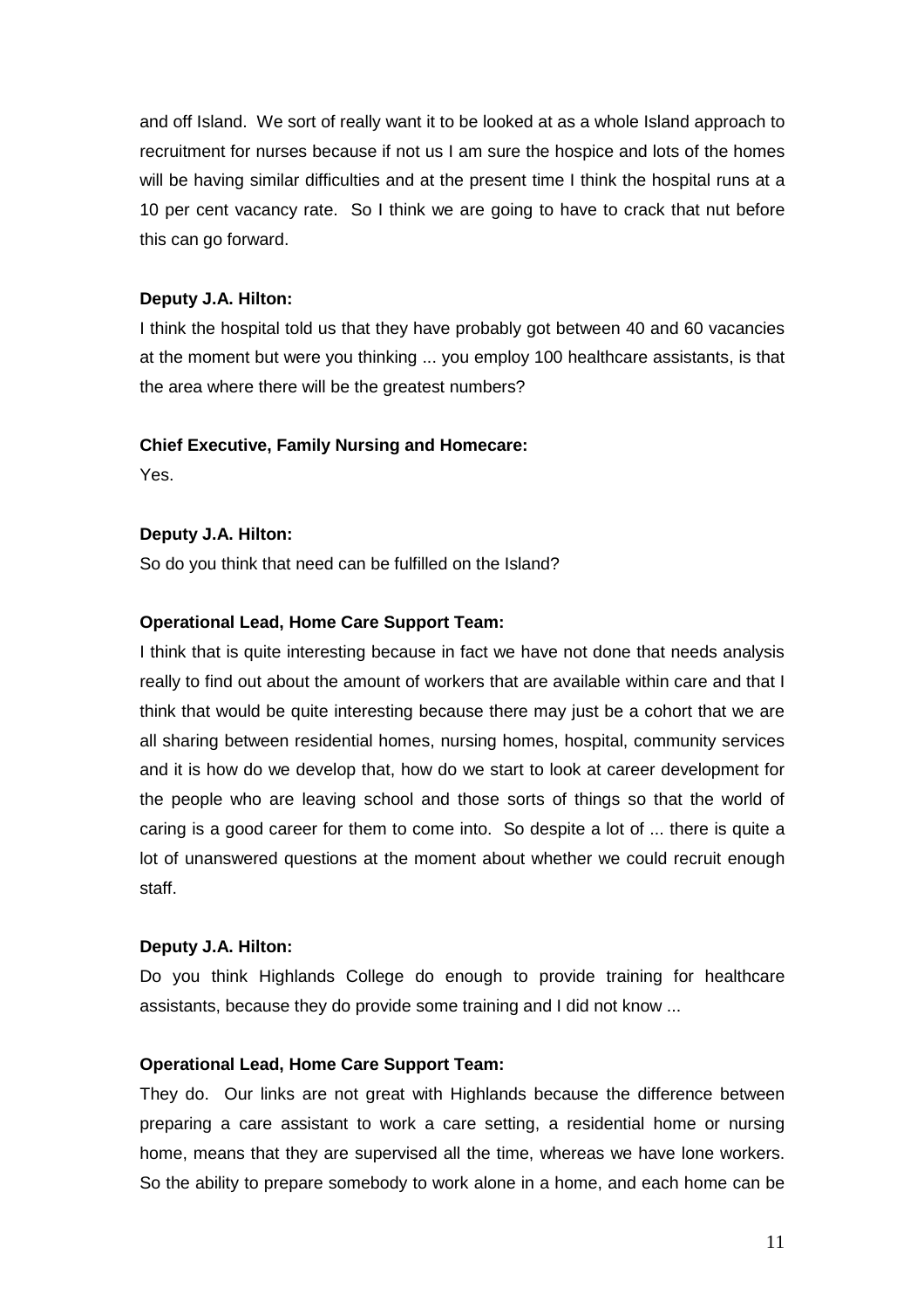completely different, asks for a whole different set of skills so we tend to take the more mature people into the community services. But it is probably avenues that they all have to be looking at and exploring.

## **The Deputy of St. Ouen:**

Apart from the recruitment of staff, I can understand why you are concerned, and I think we share some of those concerns ourselves, what indication has been given to you today with regards additional financial resources to help deliver the goals that are identified in the White Paper?

## **Chief Executive, Family Nursing and Homecare:**

We have been given some information about prime pumped money, particularly around the end of life and intermediate care. So we are in discussions about that.

## **The Deputy of St. Ouen:**

Can you explain prime pumped?

## **Chief Executive, Family Nursing and Homecare:**

Some money that will help us get ready for the 2013 services that are planned. But it is quite vague at the moment.

## **The Deputy of St. Ouen:**

If you were seeking greater reassurance from the proposals that are contained in the White Paper and especially in the area that you are involved in, what would you expect to see happen next? Obviously, we have got the White Paper now, what would you be saying: "Right come on, these are the matters really need to be dealt with so that we have confidence in getting on with the job?"

## **Chief Executive, Family Nursing and Home Care:**

One is the sort of recruitment strategy and training strategy because there it is also about assessment skills, and as Jean has already said, advanced nurse skills that we have not really developed on the Island, because we are very medicalised - as we say, medicalised - so even nurses from the U.K. have previously worked in a different way, and they have not been able to continue that level of service, so we have got to have a culture where we are allowed to do that, yes? Then there is the things about the infrastructure. I would like the whole computer systems to be able to talk to each other to best be able to do single assessments, for information to be shared in a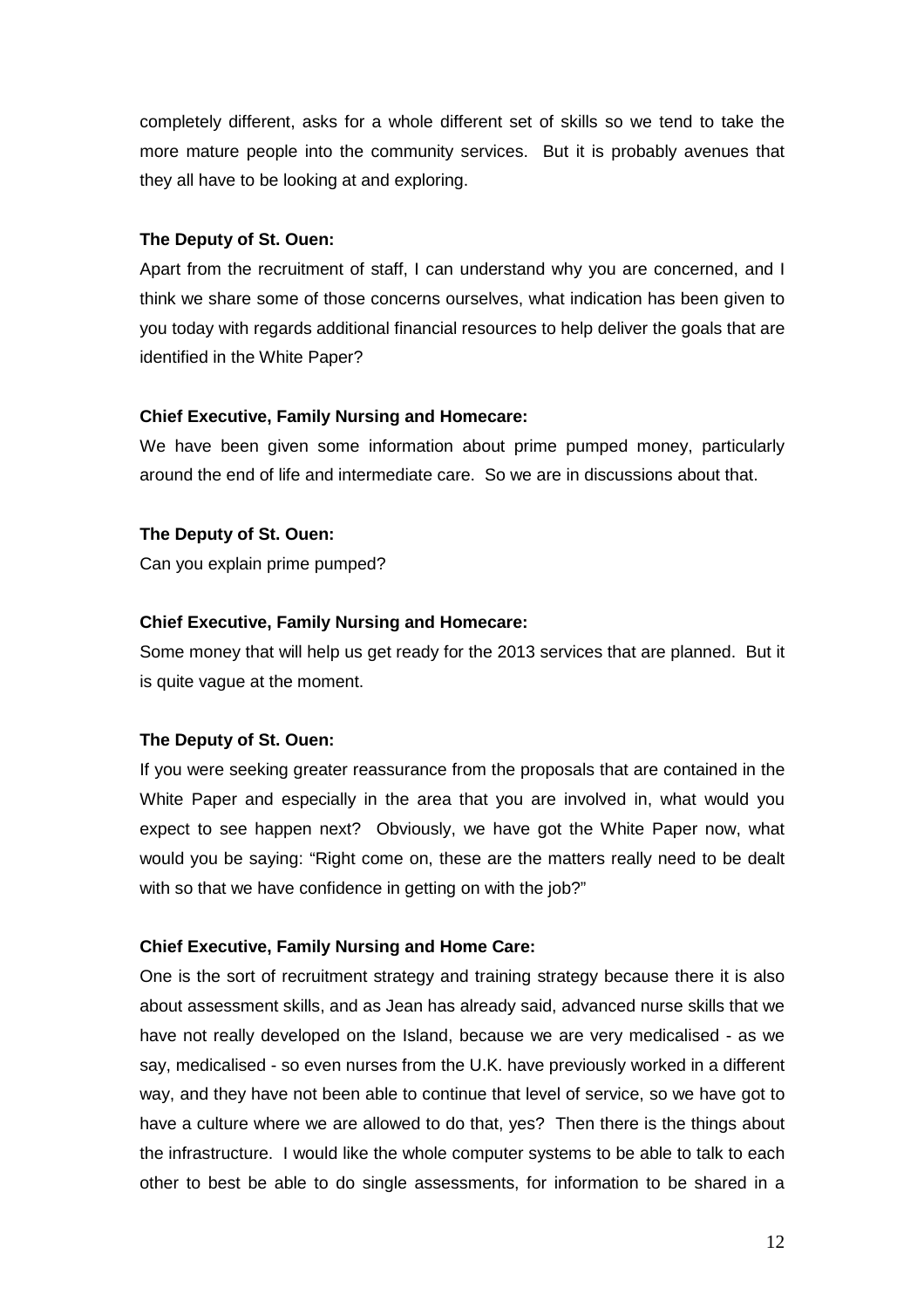much more fluid fashion between G.P.s, ourselves, hospital, hospice. So I would really like support in doing that, because although the largest sector, we are still a small organisation to take on those big, big chunks of work. Then the technology also, we were talking about the telecare and the telehealth monitoring and that is again something that is going to be really necessary if we are going to have nurses working effectively in the community, you know, best use of resources, because these trained nurses are going to be really valuable, are they not, and we are going to have a couple on available at night, so they have got to be able to do it in a smart way. Again, we really need help with that to develop those packages.

#### **The Deputy of St. Ouen:**

So it is the funding that will help you explore matters in more detail. Is there no present commitment to ongoing annual funding that you will be able to rely on, given that you can deal with and provide the services as required?

#### **Operational Lead, Home Care Support Team:**

Other than the S.L.A. for normal services.

#### **Chief Executive, Family Nursing and Home Care:**

There is with the Service Level Agreement, because we are going to continue doing our normal services at the moment that we provide now.

#### **The Deputy of St. Ouen:**

You do not have to say about that. **[Laughter]** We will get to that in a minute.

#### **Chief Executive, Family Nursing and Home Care:**

These will be additional, because obviously we are still going to continue our care during the day and the weekend, but this is a whole different care, as an extension of that care to allow people to be at home, cared for at home at end of life, which will prevent them going into hospital or allow them to come out of the hospital earlier. So it is an enhancement of services that we already provide. It is not a whole different ballgame. It is just a different way of working.

#### **The Deputy of St. Ouen:**

I mean, as I say, we joked earlier what I know that you do not. The question is not a case of what I know, and what I would like to understand is that are you aware that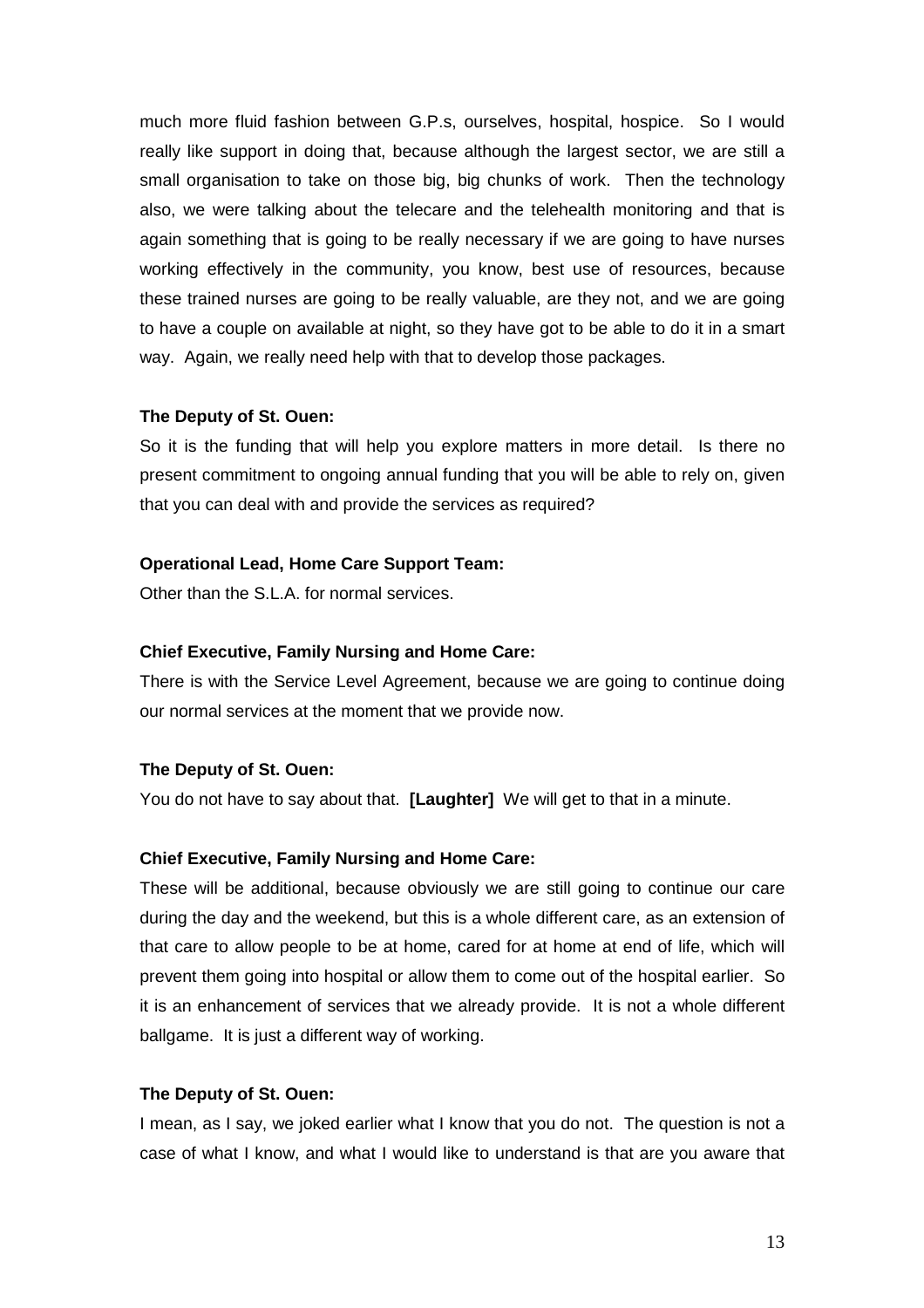discussions have been taking place with private providers to help offer and deliver some of the services ...

#### **Chief Executive, Family Nursing and Home Care:**

Of course, yes.

#### **The Deputy of St. Ouen:**

... that perhaps certainly somebody like myself might automatically assume that Family Nursing might provide?

#### **Operational Lead, Home Care Support Team:**

I mean, I think there are a couple of questions there. We do know that there is, and quite rightly there will be a need for some choice on the Island, no one is disputing that, but I think for people who have not worked in Jersey, it is difficult to grasp the concept that our care services are integrated in our nursing services. So our nurses lead the carer systems. They do not do that on a daily basis, but they are there for the training and development, they go and see the patients together at the outset, so that the health needs, the care needs are directed by a nurse at the outset. Now, we skill mix all the time to make sure that they are most appropriate, because they are like a little gold dust at the moment, so of course we have a large number of senior healthcare assistants who then pick up the day-to-day running of the delivery of care and they monitor the standards of care that is going in. But primarily, it is integrated within the nursing team. Now, one could put forward the argument that that this works incredibly well and that is why we do not have the scare stories and the horrible stories that you get from the U.K. because we have that level of security and robustness that the care delivered is headed by nurses. I think that will cause some tensions as we go forward and there will be a lot of questions about whether that is the right and proper way to go forward, but we would always advocate for that. But the other problem is we do not have regulation and inspection of private domiciliary agencies either, so no one can put their hand on their heart and say what quality of services are being offered.

#### **The Deputy of St. Ouen:**

Whereas you are inspected?

# **Operational Lead, Home Care Support Team:**

Well, we are not inspected ...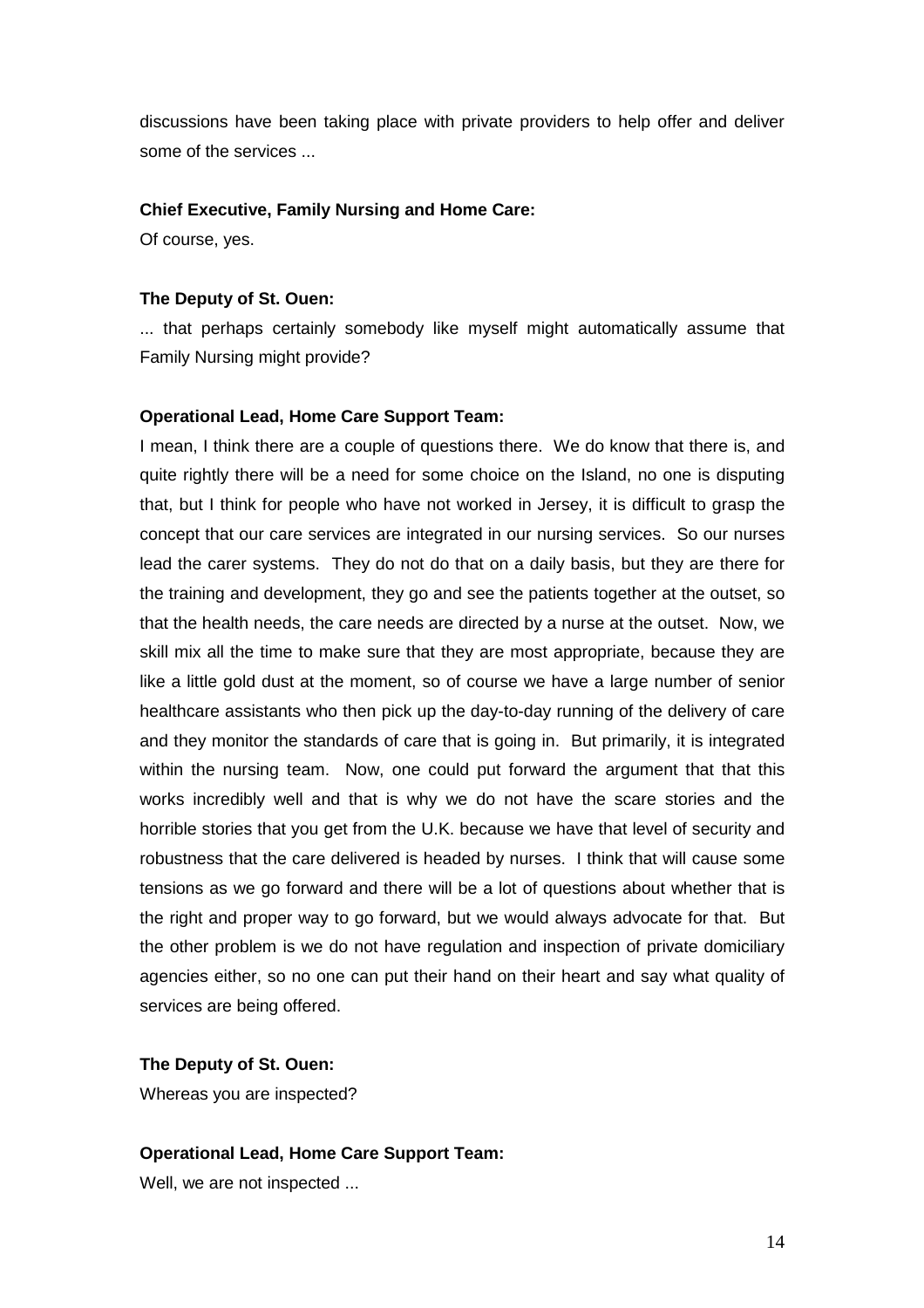#### **The Deputy of St. Ouen:**

Oh, you are not.

#### **Operational Lead, Home Care Support Team:**

... but we work to all the things like the N.M.C. (Nursing and Midwifery Council) guidelines and we have our own auditors. We get external auditors to come in and review what we are do. We are quite happy, I mean, we had to go through several tenders to bring new services on board, because they are looking at this preferred provider system and the provider/commissioner separation, and we can, I think, be quite proud of what we put forward when we do the tenders, because we have such a robust system from taking someone who is new to the care world and developing them and making sure that they are competent to provide the care when they are alone with people, vulnerable people at home. We supervise that work annually, and we go in and make sure that all the care teams are working to a good standard, and we offer training. I do not think anybody else on the Island at the moment could offer the degree of training that we put in.

#### **The Deputy of St. Ouen:**

We know of course Family Nursing and Homecare are very highly regarded within the community, and it really is we just want to get a sense of how the services might be delivered, but not only just how, who, because obviously for a group like Family Nursing and Homecare, there is already that trust and confidence in that service, then it is far easier for the public to enable or encourage and support an extended service.

#### **Chief Executive, Family Nursing and Home Care:**

I think it can be very confusing for patients and clients too to know who to go to, so we do provide that safety, where other agencies can be ... as Jane said, they do not have to be inspected at all. Anyone can start a domiciliary care agency.

#### **The Deputy of St. Ouen:**

Do you see it that as the service has developed that you will maintain your independence or do you see perhaps that as an alternative the Health Department becoming more involved in some of the services that you provide?

#### **Chief Executive, Family Nursing and Home Care:**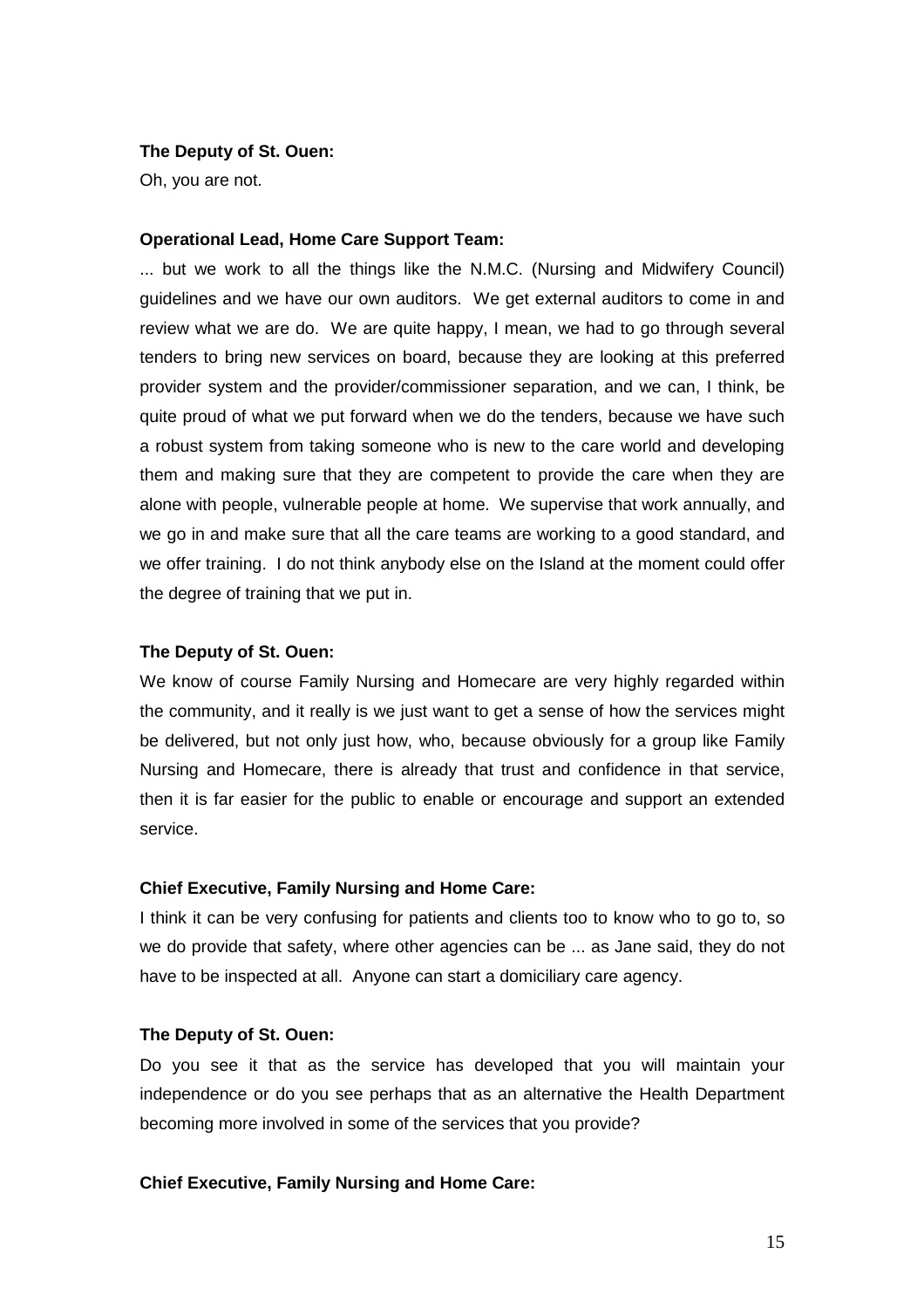I do not see that there is the tension there at the moment, and I think it is quite useful to have separate organisations. I think it keeps us all keen and sharp, on top of our game. I think it is a huge area, health and social services, so we provide our own organisation that has the ability though to change quite rapidly, which maybe other areas do not have certain ...

## **Operational Lead, Home Care Support Team:**

Yes, we are not restricted in that way in some ways by being a different organisation, and I think there is always a benefit to having sort of this mix, because people do support us and they are very generous, and we do get help from the public because we are a charity. So I think that persona of being a charity and serving the public is quite a good one to have.

## **Chief Executive, Family Nursing and Home Care:**

Yes, I do, and it is an interesting question though, because the hospice has, I am sure, never asked that, because people automatically think because in the U.K. a hospice is also a charity, but they find it quite difficult to understand that we are.

[15:30]

I do not think there is a tension there at all.

#### **Deputy J.A. Hilton:**

No, okay. Gerald?

#### **Mr. G. Wistow:**

Thanks, yes. I mean, I am not going to argue with somebody who comes from the U.K. that the relationship between district nursing and homecare is brilliant in every place. I mean, you have on paper the advantage of a single integrated organisation, so if you were to sort of just treat me as a visitor from the U.K., I mean, what can you do because you are an integrated organisation that you do not think you could? I mean, some of you have probably had experience with working in the U.K. anyway. What is the advantage of it?

## **Operational Lead, District Nursing Team:**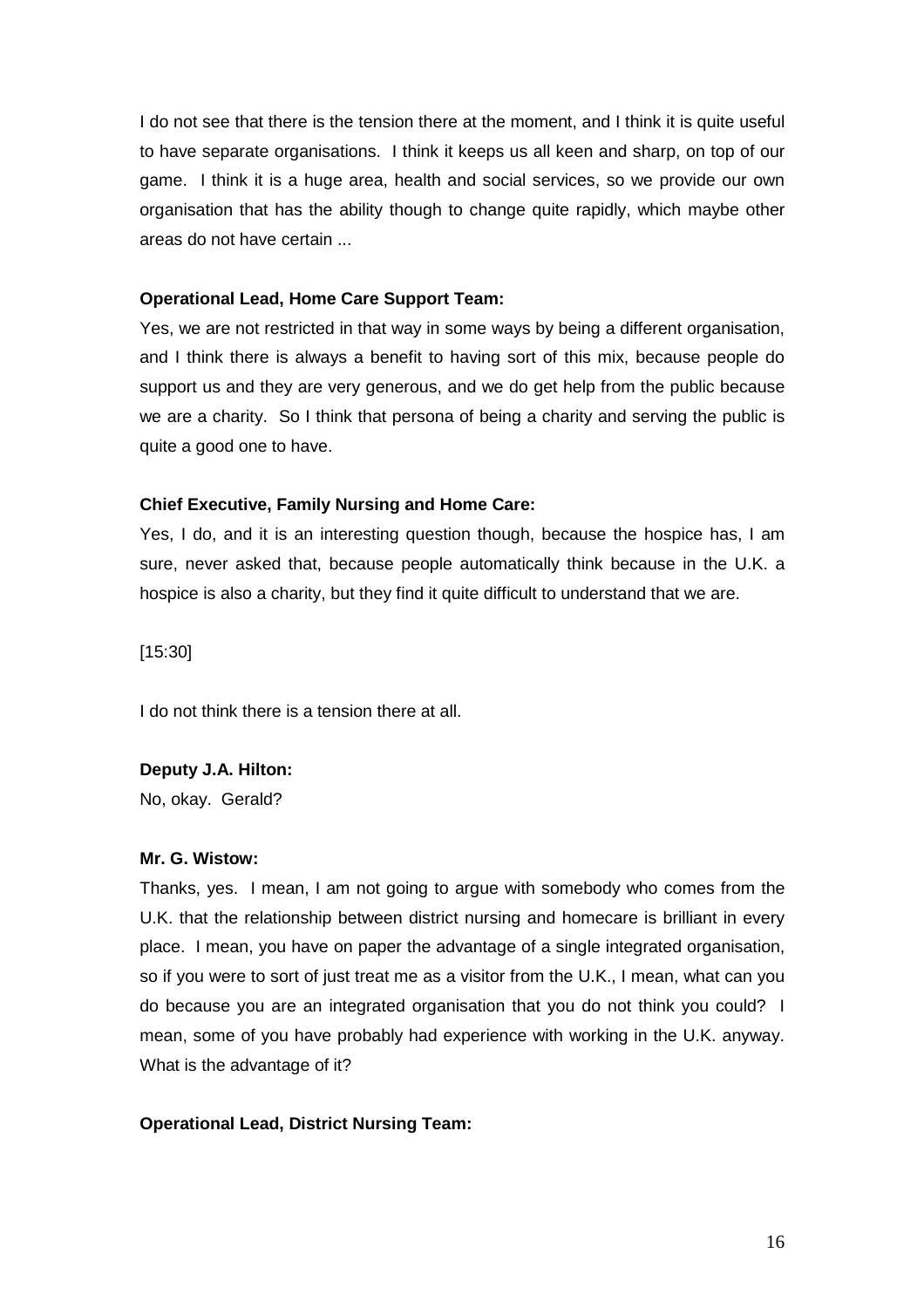Well, our induction programme, for homecare, you know, the district nurses participate and train the carers so they get the skills from us, which it is very indepth, The homecare staff and the district nurses work very closely together.

## **Chief Executive, Family Nursing and Home Care:**

Yes, I think a lot of the homecare patients may vary in their needs, so they can be assessed quite quickly and responded to, where I think it may be more difficult in the U.K. if you have got different organisations going in for different things. So I would say that the homecare patient may at one stage only be having personal care or social care and then can become unwell and they can respond quite quickly, so the flow is much more seamless, I would say, and the quality is really good.

# **Mr. G. Wistow:**

So there are good day-to-day communications within your teams?

# **Chief Executive, Family Nursing and Home Care:**

Oh, yes.

# **Operational Lead, District Nursing Team:**

Well, we are based in the same building.

# **Operational Lead, Home Care Support Team:**

Yes, I mean, the team that are responsible largely for the social care are based right next door to the co-ordinators and virtually manage the service for the carer assistant teams, so they are right next door and we are right next door to those.

## **Mr. G. Wistow:**

So tendering the services separately would ...

# **Operational Lead, Home Care Support Team:**

Well, that is a new thing that has just ... sorry, Julie.

# **Chief Executive, Family Nursing and Home Care:**

What do you mean tendering the services separately?

**Mr. G. Wistow:**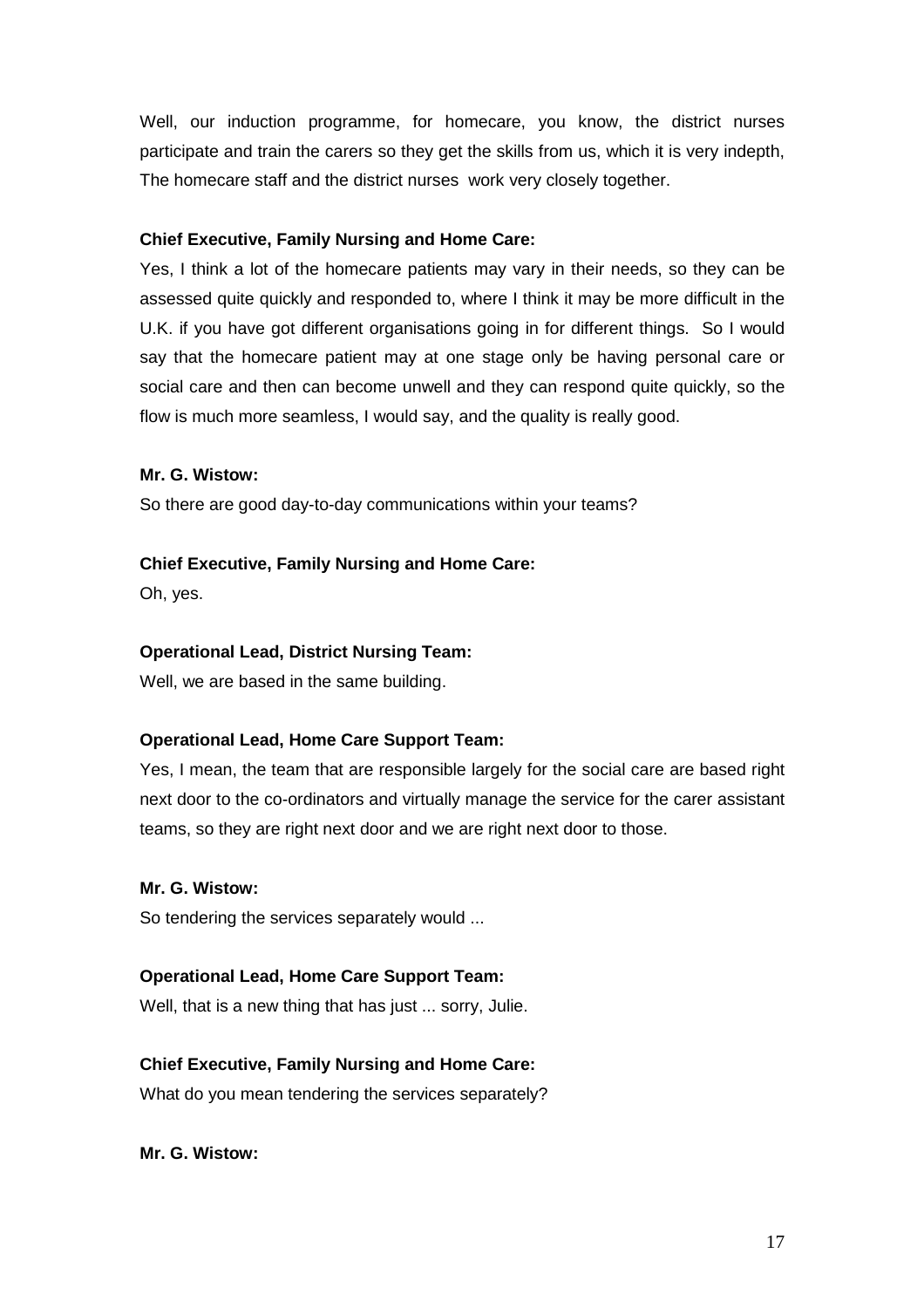Well, service. If, for example, home nursing and homecare were to be tendered separately, that would have some impact on the extent to which integration takes place at an operational level.

## **Chief Executive, Family Nursing and Home Care:**

Not provided by the same organisation.

**Mr. G. Wistow:** Well, yes, exactly. **[Laughter]** 

# **Chief Executive, Family Nursing and Home Care:**

That is right, we do have that difficulty at the moment, where some of the social care packages have been purchased by private agencies.

**Mr. G. Wistow:**

Yes.

# **Chief Executive, Family Nursing and Home Care:**

Then the district nurses have - do you want to explain this, Jane - had to go in and care for those patients.

# **Operational Lead, District Nursing Team:**

Or we get called in and then ... you know, whereas when it is our patients, the nurses will do the assessments of these patients and then a care plan will be written up, so there will be the supervision of that patient throughout, so any concerns or problems immediately, you know that the G.P.s are called and the district nursing team go in to do the nursing tasks. When it is private agency, sometimes there can be a ... they may not get in contact with us, there might be a delay or the nursing care might be bypassed completely, you know, there could be episodes where there has been skin damage or pressure trauma where it has not been noted or picked up when the nurse had been able to go in straight away.

## **Operational Lead, Home Care Support Team:**

I mean, I think one of the things that is coming through more and more is about who takes responsibility to train and develop the care assistants from a private agency, and there it is very varied. So some agencies will take a lot of responsibility in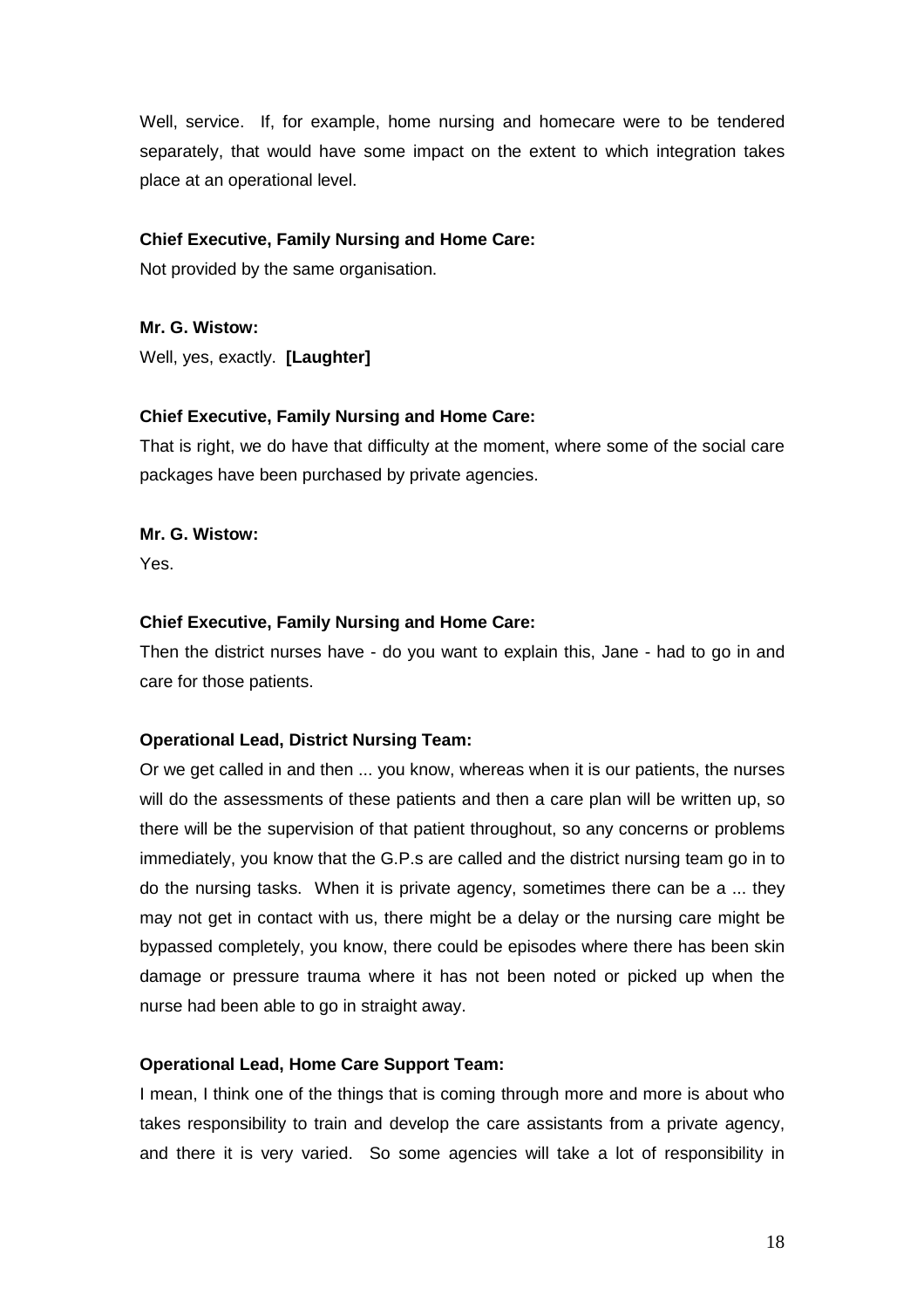developing their own staff, but other agencies will not, and one of the keys really is about safe handling and moving patients safely.

## **Operational Lead, District Nursing Team:**

Equipment.

# **Operational Lead, Home Care Support Team:**

We do not have any responsibility and we would not train care assistants from another agency, because it might be Jenny today and Samantha tomorrow and it is far too ...

## **Mr. G. Wistow:**

Continuity of care is greatly enhanced by your organisational ...

# **Operational Lead, Home Care Support Team:**

Yes, whereas if we have ...

## **Mr. G. Wistow:**

... structure, I imagine.

## **Operational Lead, Home Care Support Team:**

Yes, that is right, and we, the organisation, has paid - and it is quite an in-depth and long training - to have what is known as key trainers in safe handling within the organisation and they go off and troubleshoot with equipment and things all the time, but we cannot take responsibility for training care assistants from a private agency.

## **Mr. G. Wistow:**

Indeed, because you would be tooling up your competitors, apart from anything else.

## **Operational Lead, Home Care Support Team:**

Well, it is not only that, it is once you have trained them you are taking the responsibility of delegating that care, and we cannot do that, because we do not know the staff that are going to be going in day after day.

## **Operational Lead, District Nursing Team:**

We do not know what their competencies are.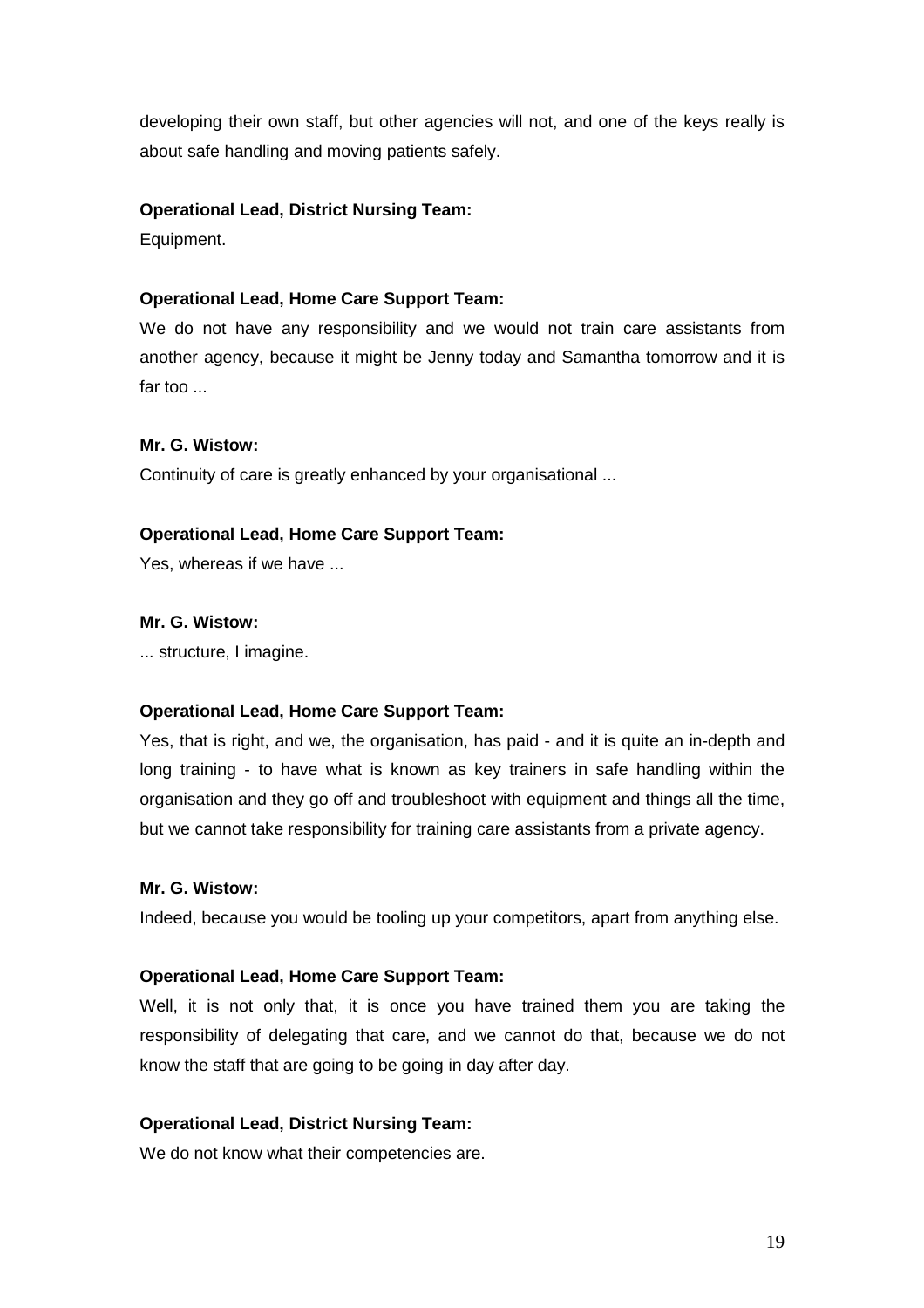## **Mr. G. Wistow:**

Sure, sure.

# **Operational Lead, District Nursing Team:**

Whereas we know what our staff's competencies are.

## **Mr. G. Wistow:**

Of course, of course. So have you also got the advantage of being able to develop a different kind of skill mix and do you see the skill mix continuing to change because you have got, you know, the opportunities for substitutability, have you not, at a fairly quick and responsive rate?

## **Operational Lead, Home Care Support Team:**

We are doing that all the time, really.

## **Operational Lead, District Nursing Team:**

Within the district nursing team now, we now have senior healthcare assistants who carry out many of the nursing tasks, you know, they are being trained by the nurses, they have had their competencies signed off and they are able to go out and care for some of the patients doing actual nursing tasks, but the ...

## **Mr. G. Wistow:**

What about the boundary between or the nature of the homecare ... sorry, the healthcare assistant role and homecare? How is that changing?

## **Operational Lead, Home Care Support Team:**

Well, it does sound complicated probably, but it is not really that complicated. Within the care assistant world, we have 2 basic kinds of care assistants, so we have what stemmed from the original home helps - because I do not know if people remember, but it was the Home Help Association that got brought into the bigger charity - so some of those original home helps are still with us. We have 23 at the moment, so their primary responsibility is about the domestic support, which can be cleaning, shopping, laundry, all those sorts of things, picking up prescriptions, everything that helps people on that day-to-day basis. Now, we know that this potentially could be a little bit vulnerable, this section, so we are trying to look at how we can best develop those workers so that they can meet more of the things that people will ask of us in the future, so that is an ongoing piece of work that we are doing now. Healthcare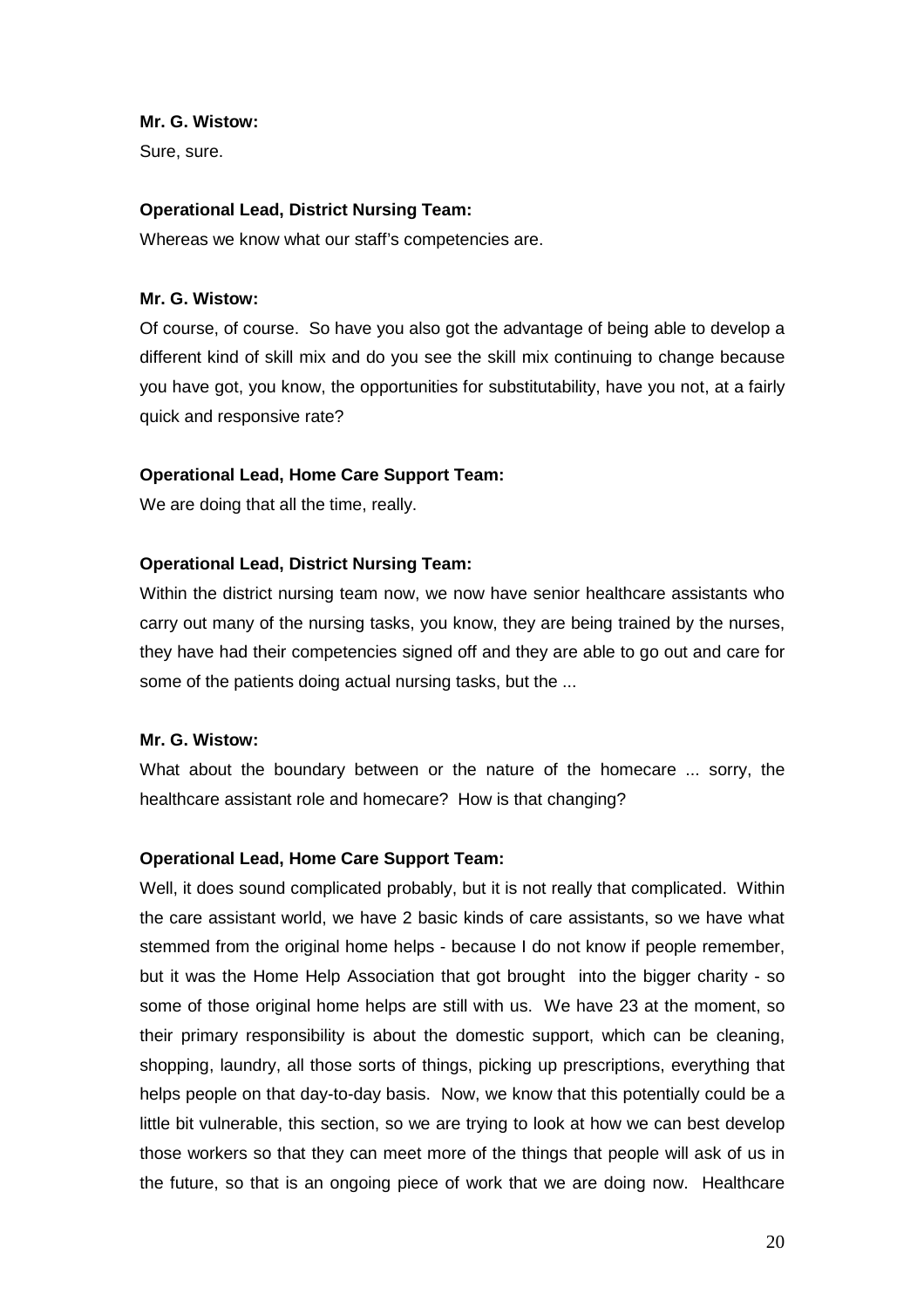assistants, the largest number of care assistants that we have, they are the ones who we automatically put through our long programme of training, which starts, as Jane was saying, with an induction programme. They have classroom sessions, they are supported by a named supporter for 6 months and they have their more extensive competencies assessed and signed off, and they are the ones who receive all the extra training, like the end of life training and we work with the Alzheimer's Society, and they have dementia care training and things like that. They automatically go through the N.V.Q. (National Vocational Qualifications) training, except it is now called the C.Q.F. training, I think it is called, Care Quality Framework training - this has all just changed - and they can then develop and become ... we have a group of those who have gone further and are doing their level 3 to become senior healthcare assistants and have a greater role in training and supervision of clinical audit and things like that.

#### **Mr. G. Wistow:**

Did you say senior healthcare assistants?

#### **Operational Lead, Home Care Support Team:**

Yes, and this is where we know that nursing is going to be a very valuable profession ...

#### **Mr. G. Wistow:**

Absolutely, yes.

#### **Operational Lead, Home Care Support Team:**

... so we are constantly looking at how we can best skill up the layer below. I mean, for the ones of us who are state-registered nurses will remember very fondly the state-enrolled nurse, and in fact I know the N.M.C. has been talking about bringing the state-enrolled nurse qualification back, but that is the group of staff that we are trying to build up so that they are doing more and more of the nursing tasks. So the last piece of work that we did was to make a paediatric care package that we had, and so there were a cohort of staff who were going in to siblings and being taught about feeding and suction, because that was the need there. We can do that in house, because we have got the paediatric nursing team who will take them through the training programme. So we develop our own workbooks, we do the classroom sessions, then they are observed and then they are signed off as soon as the nurse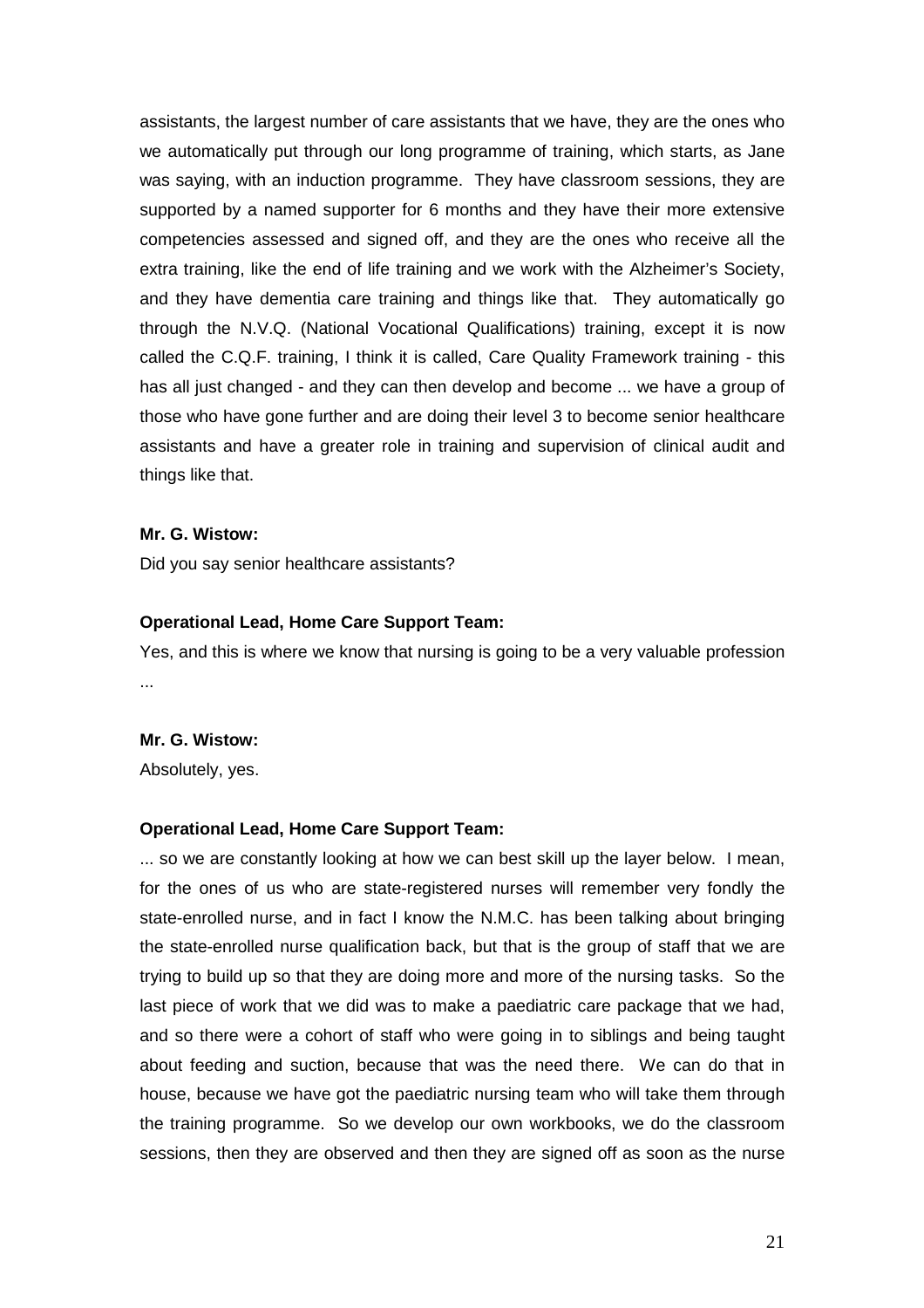feels that they are competent. So that is the sort of system that we work, which is a huge advantage, I think, for the Island in lots of ways.

## **Mr. G. Wistow:**

Yes. No, I agree, compared with some of the ways of organising the services. Just one last thing, which is going back to the costs issue, I mean, you said you were doing the maths at the moment, as it were, doing the modelling and I was just wondering ...

#### **Chief Executive, Family Nursing and Home Care:**

It is quite difficult, because you do not quite know what is going to be asked of you.

#### **Mr. G. Wistow:**

Yes, but there are some costs in the White Paper.

## **Chief Executive, Family Nursing and Home Care:**

Yes, there are quite a lot of those.

#### **Mr. G. Wistow:**

Did you contribute to that at all?

## **Chief Executive, Family Nursing and Home Care:**

No, that was all done by care ... oh, we obviously talked to them about services and in the workshops about what services could be delivered and they have come up with the maths.

#### **Mr. G. Wistow:**

Right.

#### **Chief Executive, Family Nursing and Home Care:**

I think it is 8 district nurses or something and 5 health visitors, yes, and then I think about 40 care workers, healthcare assistants. Yes. We are not sure how they are going to be used or where they are going to be sited or ...

## **Mr. G. Wistow:**

Yes. So it is your view that the White Paper has sufficiently costed the 24-hour 7 service sufficiently confidently, competently?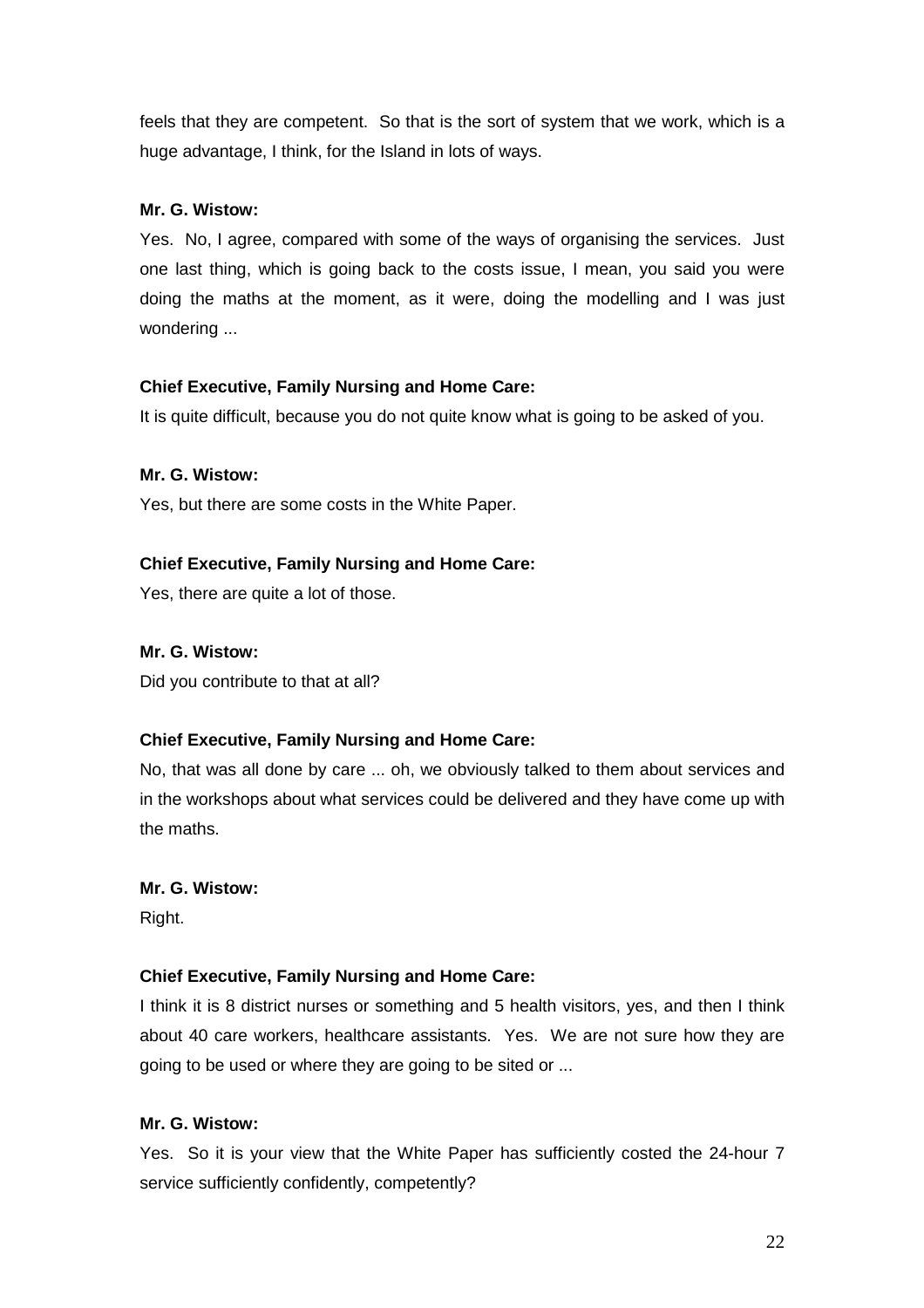#### **Operational Lead, Home Care Support Team:**

I think it is the detail, you know, the devil is in the detail, really. I think the strategic vision, I think we are all pulling together for the same vision, but now operationally somebody has got to start pulling that work all together now so that we really know, because although I think there are 5 of the business ...

#### **Chief Executive, Family Nursing and Home Care:**

Workstreams.

#### **Operational Lead, Home Care Support Team:**

... worksteams, yes - thank you, Julie - a lot of them, as far as we are concerned, in the community they overlap, so it may be that you have a registered nurse on duty, say for nightshift, but you have got 2 people who are end of life, and they have got a care assistant with them because they are right at the very end of life, then there will be somebody in a step-up bed, because the G.P. has been doing some joint work, and it stops them all going into hospital. So you might have to visit them in the stepup bed, wherever that be, and then you have got called out because you have got somebody with a urinary tract infection who have gone off their feet and the team have got to go in. So I think we see it as a completely integrated service. Or it might be a carer with somebody caring for Alzheimer's and they have gone wandering, so I think although it is dementia, C.O.P.D. (Chronic Obstructive Pulmonary Disease), end of ... I think we see that it is just this integrated 24-hour caring service just for the Island.

#### **Mr. G. Wistow:**

So the funding case behind some of the bids are still be tested, in effect?

## **Chief Executive, Family Nursing and Home Care:**

Yes, I would say so.

## **Operational Lead, Home Care Support Team:**

But we have not ... I mean, the full business cases have not gone forward yet.

## **Mr. G. Wistow:**

Of course, no, no, I understand that.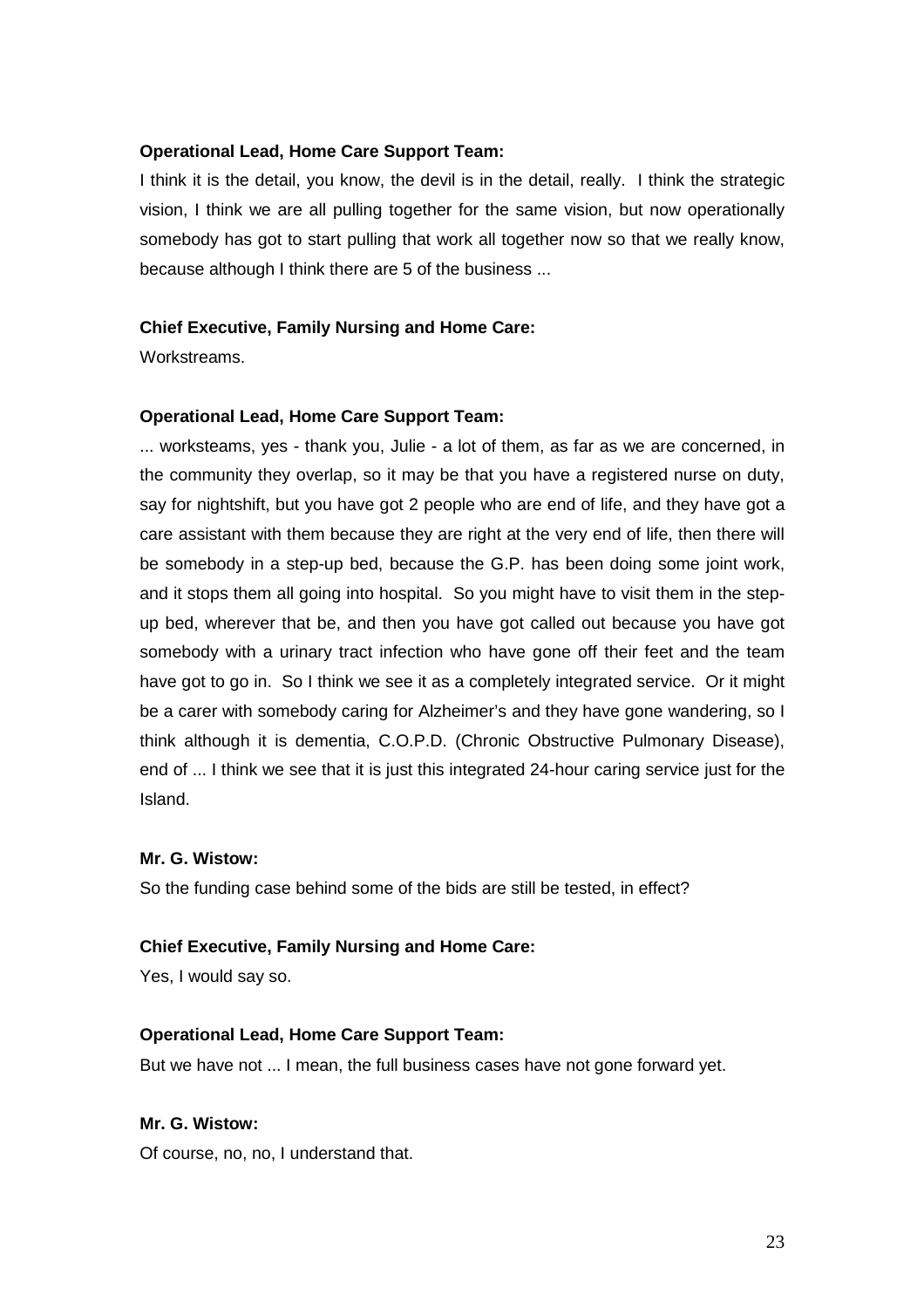#### **Chief Executive, Family Nursing and Home Care:**

That is why we are in that situation like that.

#### **Mr. G. Wistow:**

Yes, thank you very much.

#### **The Deputy of St. Ouen:**

It is very natural that it does take time to develop, as I said, because we have just finished a consultation, so yes, it would be strange if numbers were already being discussed and agreed, although I have just heard that if you pick up the current medium term financial plan, you will see numbers in there that identified costs for the next 3 years and perhaps it is something that you as an organisation need to just review, because it would be awful, I think, and we are all well aware that to deliver the services that are described, it does need additional resources, and the worst thing that could happen is that we start off on a particular route and we do not have the sufficient resources to be able to deliver the plan. But just picking up on another matter which was raised this morning, a slightly different angle, when we had the Managing Director of Community Social Services speaking to us, and we were asking him and saying where did he see the improvements within our primary care and the third sector, and he basically said: "Greater co-ordination and integration." He then went on to talk about obviously the changing role of G.P.s and how sort of the care will be provided by all sorts of different people around an individual specific to their needs. We said to him: "Okay, well, who is going to co-ordinate this?" and it was not clear. Who do you see as taking responsibility for co-ordinating that sort of overall contribution and care that is going to be coming from different sources to provide and to meet the needs of a particular individual?

#### **Operational Lead, District Nursing Team:**

We see that as being like the case manager, and the case manager would be the person that has the most involvement in that client, so if the patient had particularly high social needs, then it would be a social worker; if it is someone that had a high nursing need, that would be the nurses, or we have some highly skilled nurses for long-term conditions which we hope to develop that will become advanced practitioners in the future when we have got nurse prescribing and we get funding for training, and we have that in place.

#### **Operational Lead, Home Care Support Team:**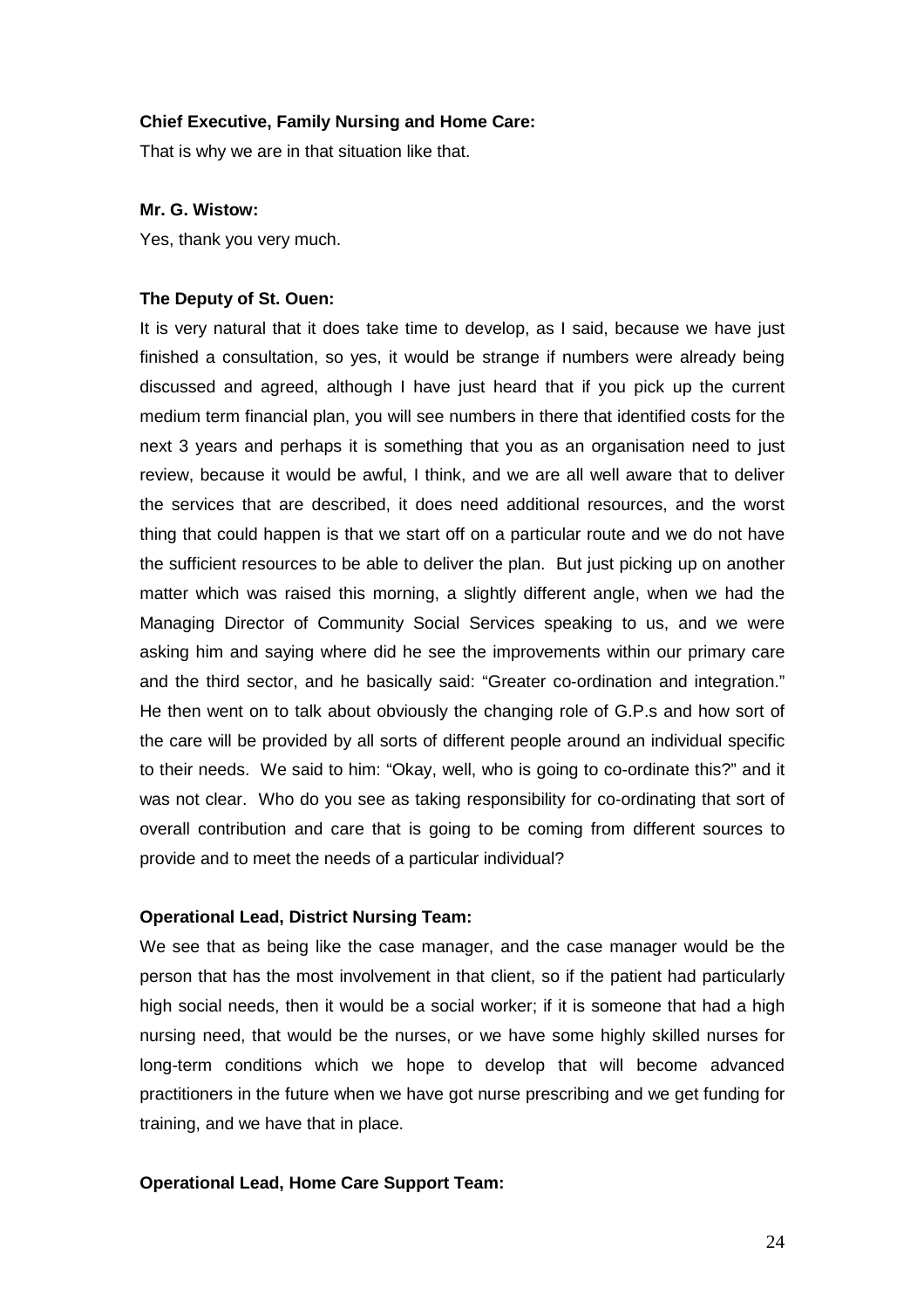I mean, it could be an occupational therapist.

#### **Operational Lead, District Nursing Team:**

Or a therapist.

#### **Operational Lead, Home Care Support Team:**

I think there are quite a few models about, looking at interdisciplinary work, where you have a hub, and it sounds a bit ethereal, I suppose, but if the hub is sharing ... because there will only be a group of patients ...

#### **Chief Executive, Family Nursing and Home Care:**

These same people doing all the work.

#### **Operational Lead, Home Care Support Team:**

... and I was going to say, so it is identifying, as Jane says, the key worker, and if it is mainly for a therapist or mainly for a social worker or mainly for a nurse, then they become the co-ordinator.

#### **Chief Executive, Family Nursing and Home Care:**

That is the only way it can work, with the person who has got the most input to coordinate that case.

#### [15:45]

Because we have had packages organised by social workers when there is a lot of nursing care and that has been an issue, so it just has to be the person who has got the most influence over that person's care.

#### **The Deputy of St. Ouen:**

I hear exactly what you are saying, but experience has shown us - perhaps not necessarily over here, but certainly in the U.K. - there have been significant cases where you have had a whole group of different people involved in supporting an individual and no one has taken responsibility in co-ordinating and making sure that that individual is safe and provided with the care. I suppose my question to you, and maybe it is an open question, is how do we ensure that whether it is the midwife, whether it is the home help that turned up, whether it is a number of other individuals who we are going to come across, people that may be at the early needs of care get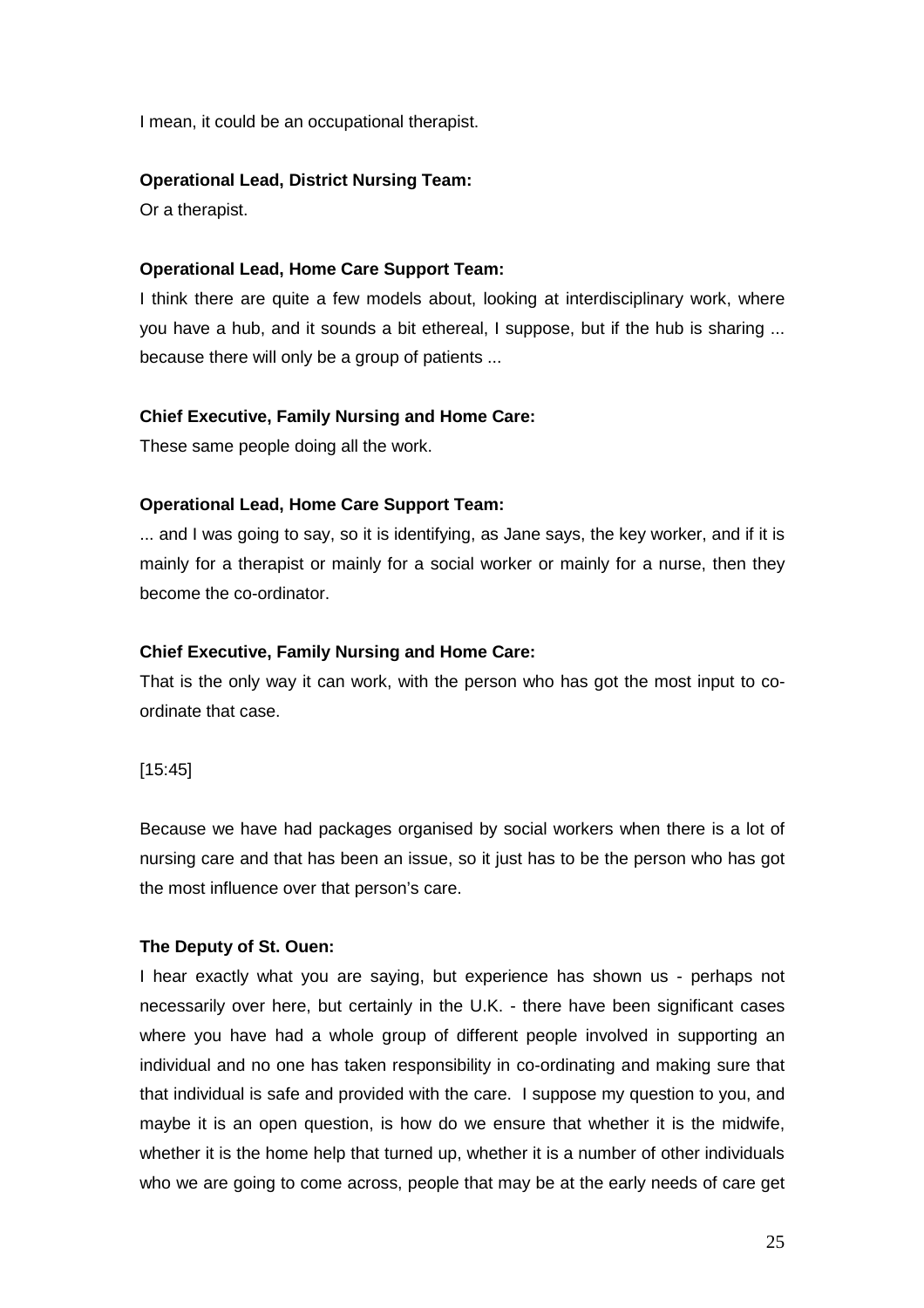dealt with appropriately, because all of this is about ... well, for the most part, early intervention. It is getting to people, dealing with people's issues before they even get to the point of needing acute type of care, which perhaps your organisation has been more used to providing up until now.

#### **Operational Lead, Home Care Support Team:**

Yes. I mean, we certainly have, because firstly, you can self-refer into the organisation, and that early intervention, we are probably one of the few organisations that go in when the first needs arise, so that just might mean that somebody rings up and says: "Look, can you help me now, because I cannot do X, Y and Z myself." But when we talked before about communication and information technology and being able to communicate well with everybody, I think that is still going to be my emblem.

## **Chief Executive, Family Nursing and Home Care:**

The single assessment too ...

# **Operational Lead, Home Care Support Team:**

Yes, the single assessment.

## **Chief Executive, Family Nursing and Home Care:**

... is the thing that might improve that, but that is constantly an issue within all health and social care, I would say, because there is always multi-agency working, so I mean, that is maybe about inspection and looking at patient pathways and all those sort of things, but I cannot give you any more reassurance than that.

## **The Deputy of St. Ouen:**

I suppose - and maybe I am not asking the question quite as well as I should - but it is really to just get a sense from you as to whether if greater responsibility is placed on your staff, will they be able and are they able to deal with that?

## **Chief Executive, Family Nursing and Home Care:**

I think that is what they are doing now.

**The Deputy of St. Ouen:** Right, fine.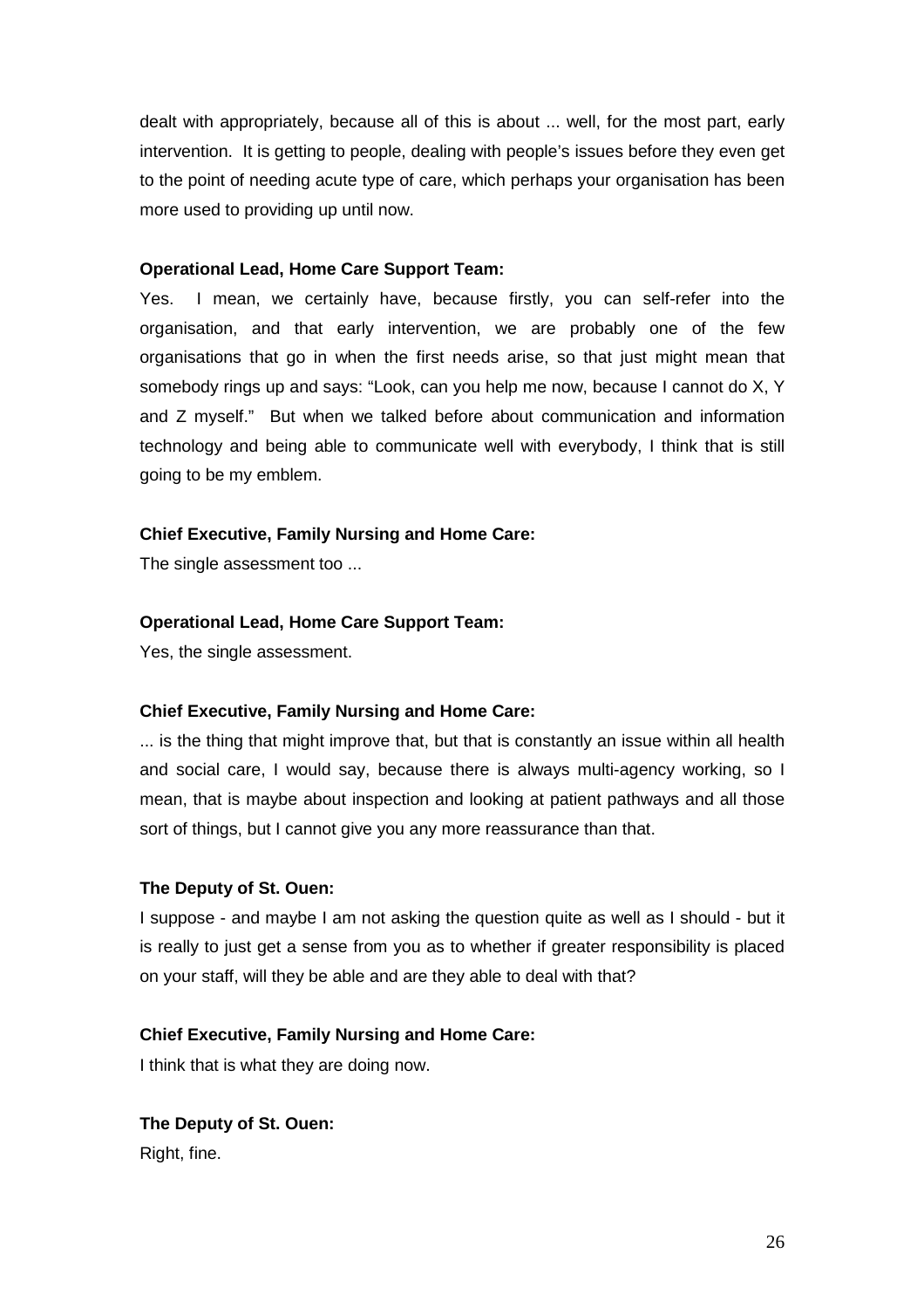## **Chief Executive, Family Nursing and Home Care:**

Yes, and the only thing is that I think it will really help them, because they have at the moment the tension that they are having to leave the patient at 11.00 p.m., which is dreadful, when you have got to make that decision about whether they are going to go into hospital, whether you can get a family member to sit with them. You know, they have to make that call, which is really a horrible thing to do, so I would think it is going to enhance it and make it in some respects easier, because they will have the reassurance of another qualified nurse on.

# **Deputy J.A. Hilton:**

Can I just ask you, why do you have to leave the patient at 11.00 p.m., if that is not a too simplistic question?

# **Operational Lead, District Nursing Team:**

We do not have a night service.

# **Chief Executive, Family Nursing and Home Care:**

We have not got the resource.

## **Deputy J.A. Hilton:**

Because you have not got ... right, so it just really down to money?

## **Chief Executive, Family Nursing and Home Care:**

Yes, it is down to money, but also it is about the technology to support that. Now there are so many technological advances that patients can be much more remotely monitored, so now it seems much more of a realistic thing to be able to offer people, because you can remotely monitor them and have less people, otherwise you would be thinking you were having little virtual wards everywhere, yes.

## **Deputy J.A. Hilton:**

Well, it is going to make a big difference once those resources are in place that you can provide a 24/7 service. Could I just ask you a question about the Wellbeing Centres and what you see your role as in those Wellbeing Centres?

## **Operational Lead, District Nursing Team:**

That is the ones based in the parishes.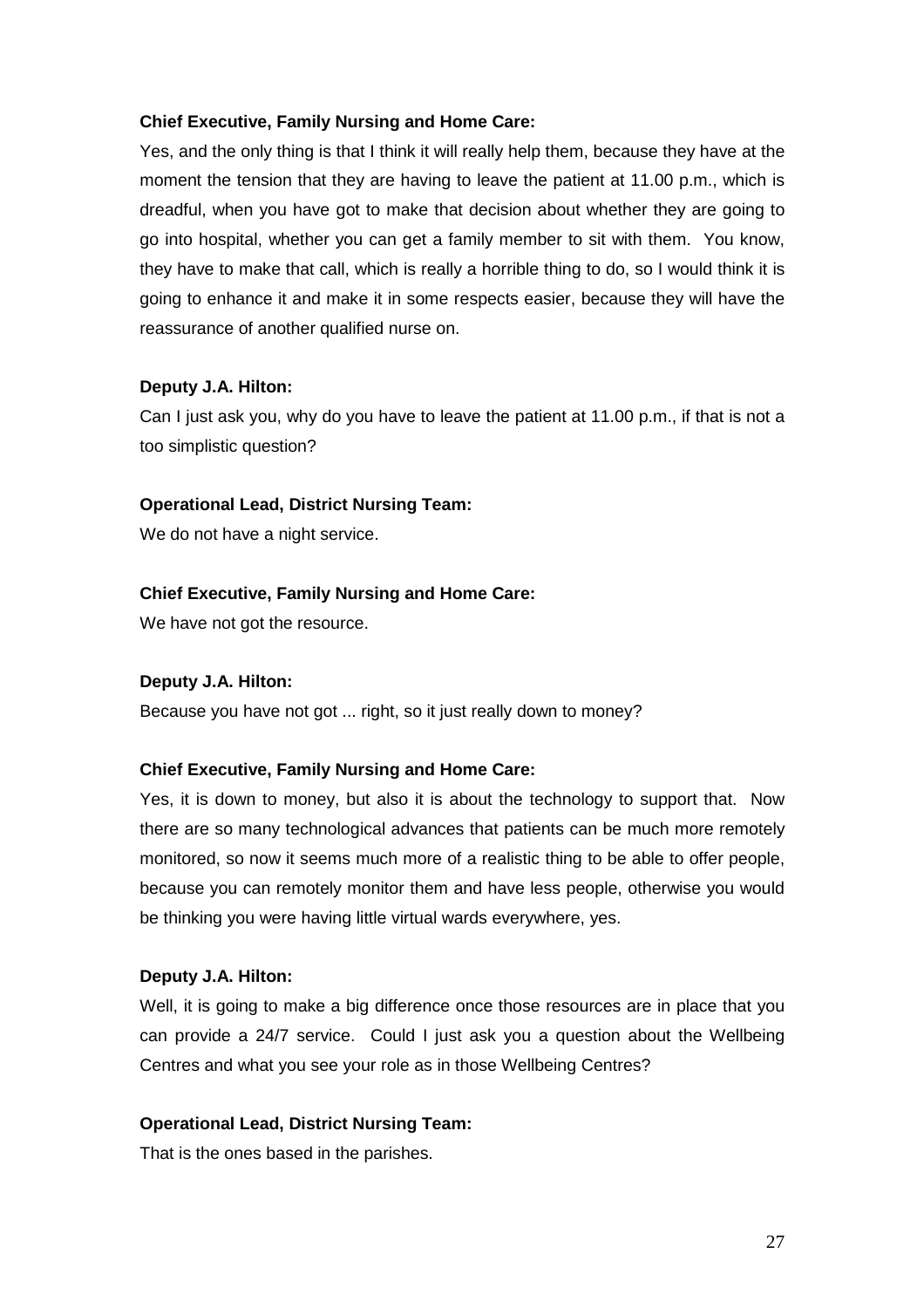## **Deputy J.A. Hilton:**

In the parishes, yes. Do you see yourself having a role in that context?

## **Chief Executive, Family Nursing and Home Care:**

Well, not explicitly, no.

# **Deputy J.A. Hilton:**

No, okay.

#### **Chief Executive, Family Nursing and Home Care:**

No, to be honest, we have not. We are trying to concentrate on our core business and enhancing that, yes, so I do not think we are going to be highly involved in that. Do you? Does anybody ...

# **Deputy J.A. Hilton:**

No.

## **Chief Executive, Family Nursing and Home Care:**

We are not sure. We have not really been involved in those ...

## **The Deputy of St. Ouen:**

What do you understand the Wellbeing Centre to be, because I think that is something that we maybe ... I mean, I must admit, one conclusion we came to is it is a British type of a ...

## **Chief Executive, Family Nursing and Home Care:**

It is a portal, presumably, is it not, so that people can signpost and get themselves to their own care and ...

## **Deputy J.A. Hilton:**

Self-refer.

# **Chief Executive, Family Nursing and Home Care:**

Self-care, yes.

## **The Deputy of St. Ouen:**

Does that not happen in a doctor's waiting room?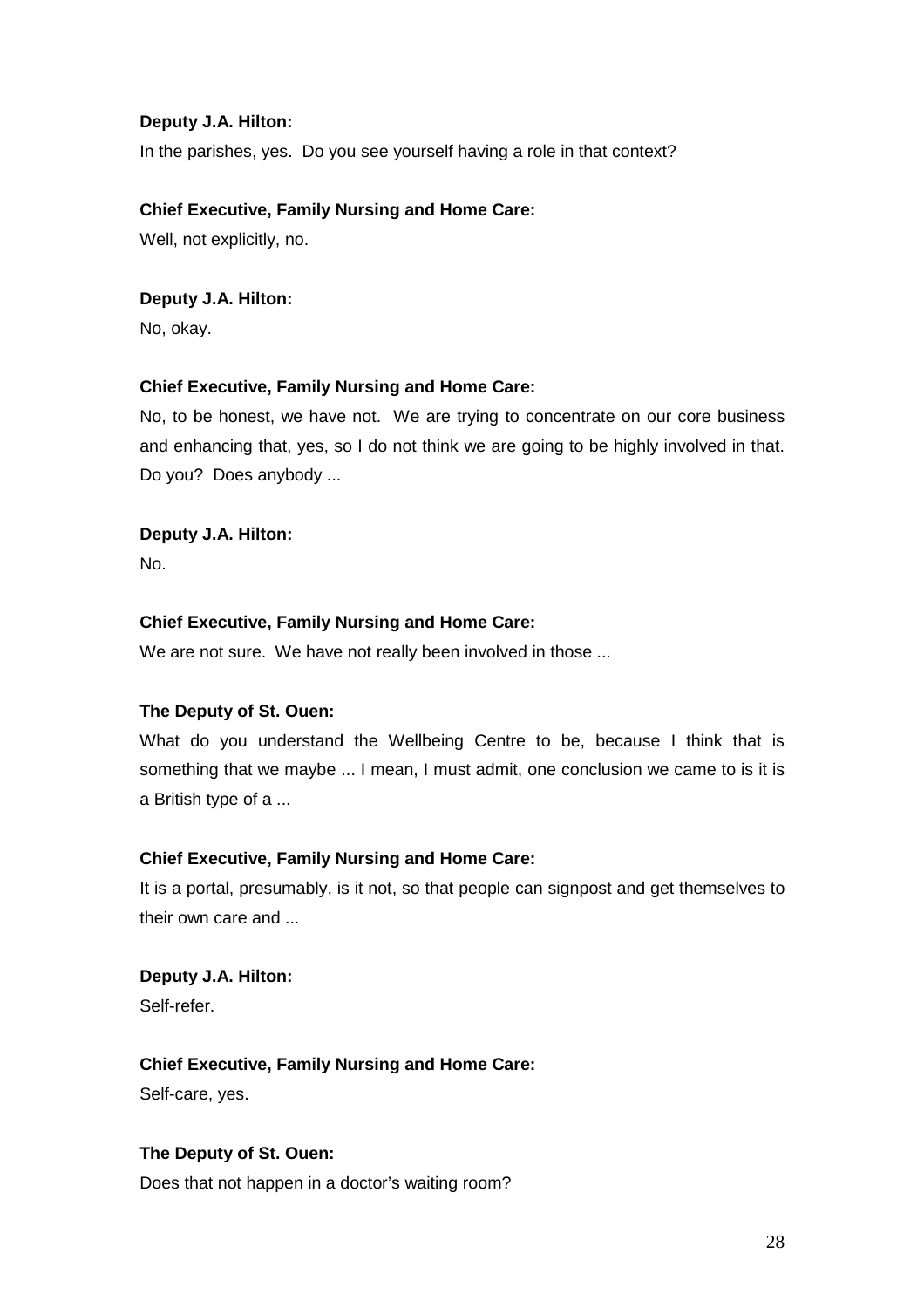## **Chief Executive, Family Nursing and Home Care:**

I doubt that.

## **The Deputy of St. Ouen:**

No. Well, not a waiting room. Sorry, surgery, should I say. Once again, you have to get in there first.

## **Deputy J.A. Hilton:**

Can I just ask you a question around hospital services? Do you see that there are services currently being delivered by the hospital that your organisation could deliver, and if so, what the barriers might be to that, to the delivery of those services? Can you think of any at all?

#### **Operational Lead, District Nursing Team:**

There is only the ... some of the outpatients' dressing clinics, but then in the U.K., the patients would be seen by practice nurses, at a G.P.s surgery, because we currently do not have premises/resources really to take that one up.

#### **Chief Executive, Family Nursing and Home Care:**

I mean, obviously KPMG do. That is one of the things they identified, that a lot of people were going to hospital for services they should have in the community, so of course there are quite a lot, but the development of practice nurses, like Jane was saying, should see some of those, but also services for children and oncology care, things like having chemo at home, those sort of things need developing. So I think there are things that we could offer some patients in their own home, yes.

#### **Deputy J.A. Hilton:**

Okay, thank you.

## **Operational Lead, District Nursing Team:**

We have been doing more and more, really. We have been taking on extra work for the development of our clinics and ...

## **Operational Lead, Home Care Support Team:**

The other thing will be the early discharge, because I think probably they stay longer in hospital, so if you had that integrated team of nursing therapy care staff, you could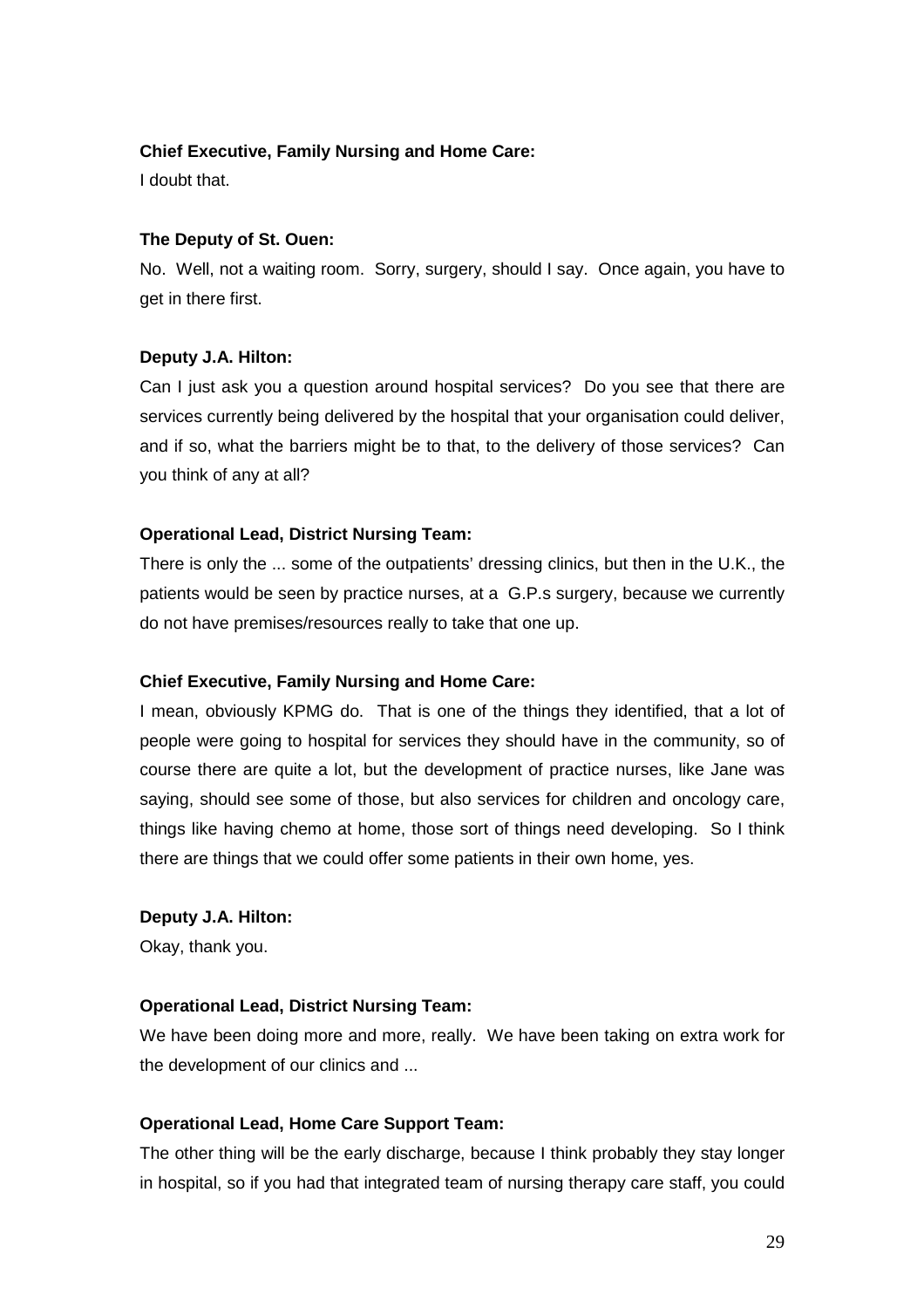do some of the therapeutic work at home, whereas if they are staying in a hospital bed that would not be carried out.

## **The Deputy of St. Ouen:**

Does the White Paper, in your view, give sufficient recognition to issues affecting carers themselves and, if not, what more needs to be done?

# **Operational Lead, Home Care Support Team:**

That is quite a big question. I am not sure that the entitlement to the carer's assessment … I do not think most of the public take that offer up and I think that it is quite difficult to get a carer's assessment. I know that the social workers themselves have been under great strain to be able to provide carer's assessments and so there is quite a lot of hidden work going on, there is quite a lot of strain held by carers and I think we probably do not do enough work to help carers manage their loved ones at home at the moment.

# **Operational Lead, District Nursing Team:**

There are quite a lot of elderly carers who I think the expectation that somebody in their 80s can manage their spouse in their 80s or 90s and care for them and deliver all their medication is …

# **The Deputy of St. Ouen:**

But if you were going to seek to support people in their own homes for longer, surely one would expect that the home carer, the relative, is one of the key elements?

# **Operational Lead Home Care Support Team:**

Yes, I think there has been huge numbers of studies showing that the health and wellbeing of the carer deteriorates rapidly when they become carers. In fact, we were talking only today about the Sunday Times article. I do not know if any of you have read it.

# **Operational Lead Home Care Support Team:**

It was about a daughter who looks after her 90-year-old father and just what breaking point she is at. So the respite services, home-based respite, is an area where their loved one can go in for more respite. Children's respite, I mean, I think at all ages …

# **Chief Executive, Family Nursing and Home Care:**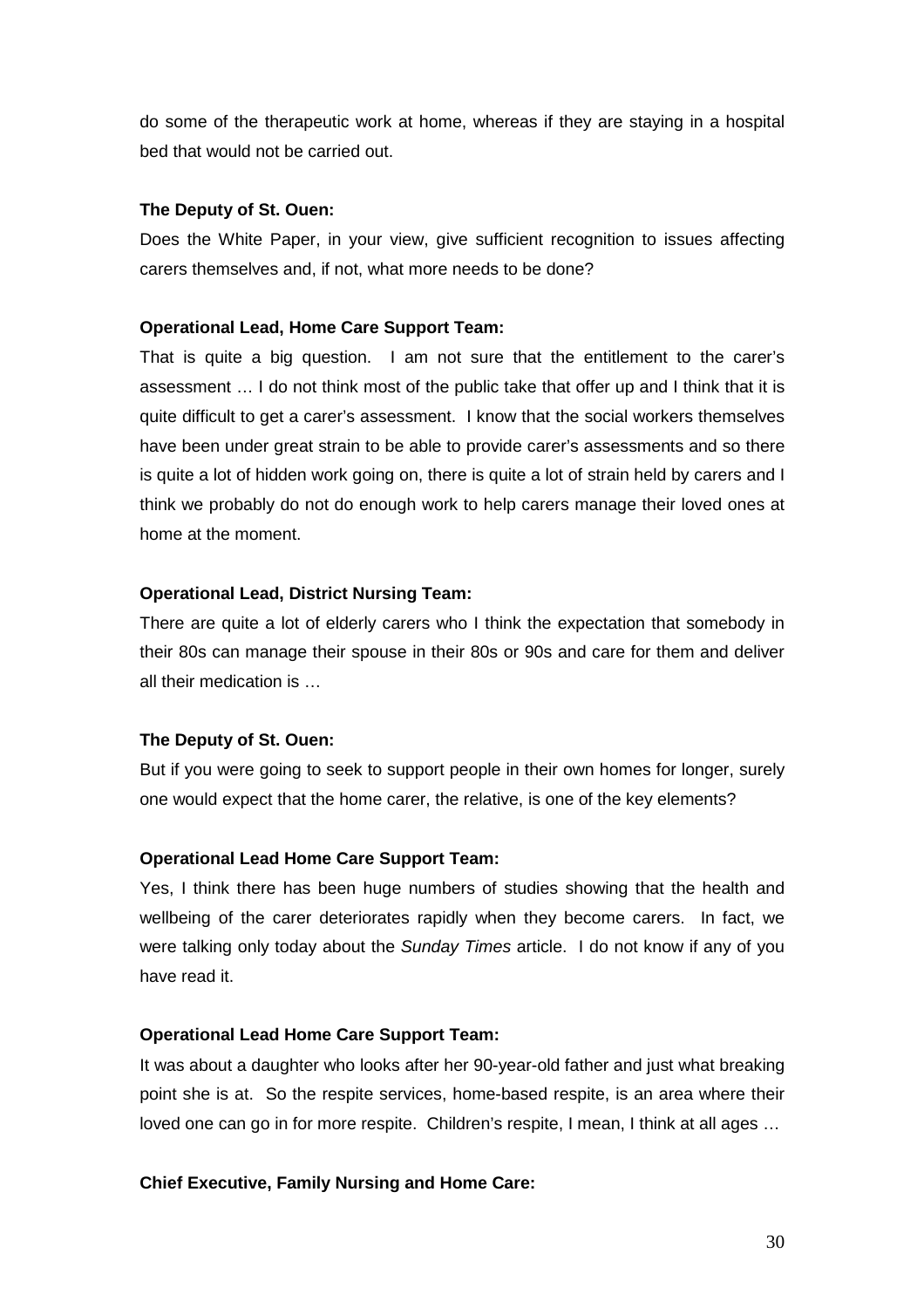The overnight sitting helps because obviously it is getting up in the night and the day and those sorts of things that wear people down.

## **Operational Lead Home Care Support Team:**

Yes, and those services are not there at the moment.

#### **The Deputy of St. Ouen:**

So are there any services specifically that Family Nursing and Home Care provide that would be focused on the carer at the moment?

#### **Chief Executive, Family Nursing and Home Care:**

Well, the respite service is, is it not?

#### **Operational Lead, Home Care Support Team:**

That is outside the S.L.A. A tender became available so we did tender for an outreach service. I do not know if you can remember but it was originally the amendment that Senator Shenton put forward and so there was some money put on one side and it was used to provide some respite beds and they had 4 beds which eventually went to Highlands and that was for the care of younger people, young adults, and then we were successful in tendering for the home-based respite service so that is 4 hours of care which is primarily for the carer to be able to go out and we care for them at home. So we were successful. That stands outside the normal …

#### **The Deputy of St. Ouen:**

So that is for children?

#### **Chief Executive, Family Nursing and Home Care:**

No, that is for young adults.

#### **The Deputy of St. Ouen:**

Sorry, young adults.

#### **Chief Executive, Family Nursing and Home Care:**

We also have a respite worker for children. That provides respite in the home for children with special needs under 3 who are not yet in Mont à l'Abbé, a very small amount.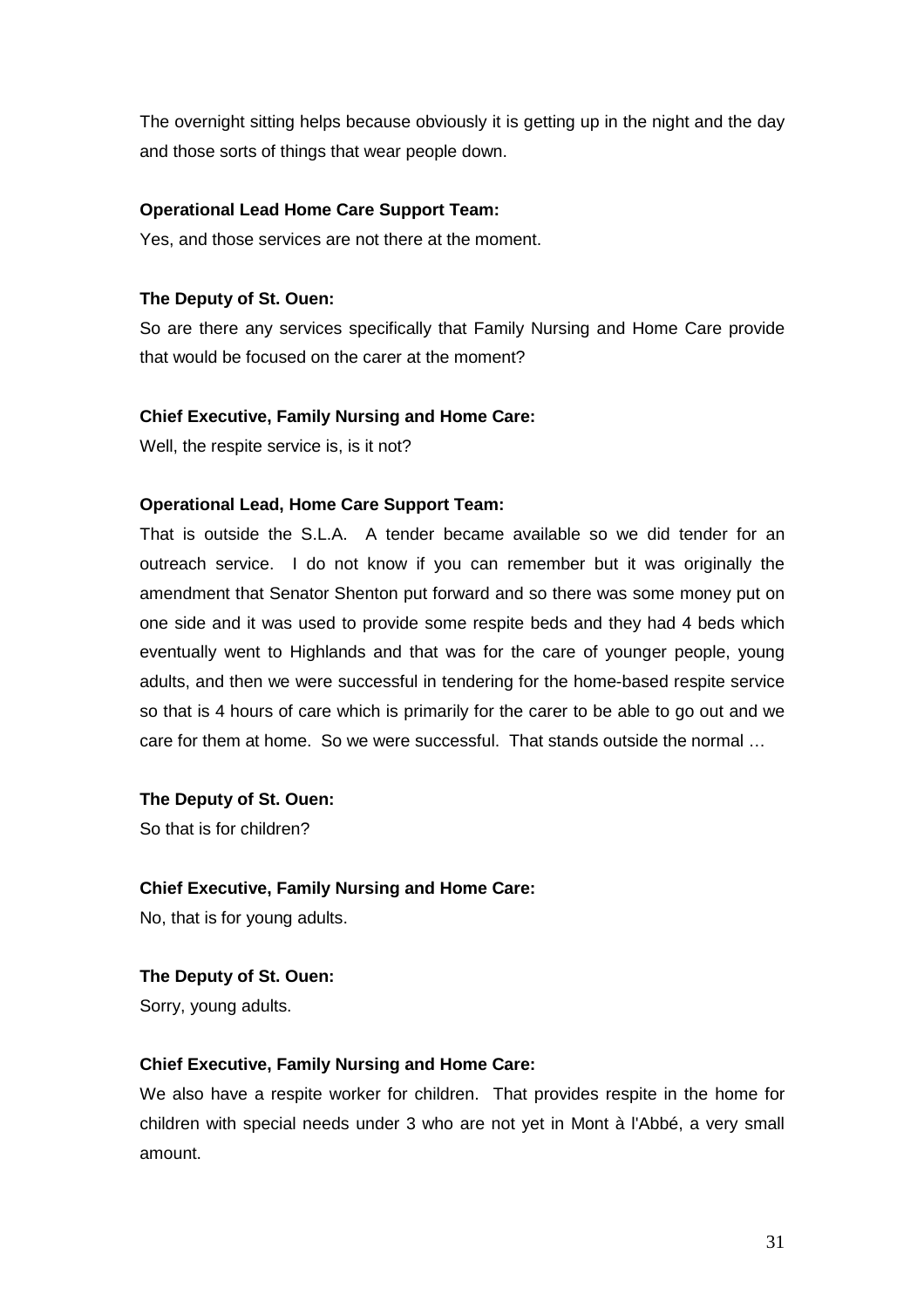## **The Deputy of St. Ouen:**

Yes, but what we have not got at the moment is that the support for the close relative that is supporting their elderly wife or husband?

# **Operational Lead, Home Care Support Team:**

We do not have it for the older services at all, this particular ...

# **The Deputy of St. Ouen:**

No, so that is the …

# **Operational Lead, Home Care Support Team:**

… bit of money was just for young adults.

# **The Deputy of St. Ouen:**

That is where we are saying, that the greatest pressure is going to be moving forward because we are all getting older.

# **Operational Lead, Home Care Support Team:**

Yes.

# **The Deputy of St. Ouen:**

Right, okay. So bearing in mind that there is a gap, what can be done or could be done to address that issue and is there anything that your organisation could offer to provide some additional respite or help for those individuals?

# **Operational Lead, Home Care Support Team:**

Well, we could extend the respite service as it stands today which would be to give, you know, sessions for people to be able to book their hair appointment and go off and do their shopping and things like that so we could extend that to the elder people.

## **The Deputy of St. Ouen:**

Okay, so you could use the existing models and just …

## **Operational Lead Home Care Support Team:**

Yes.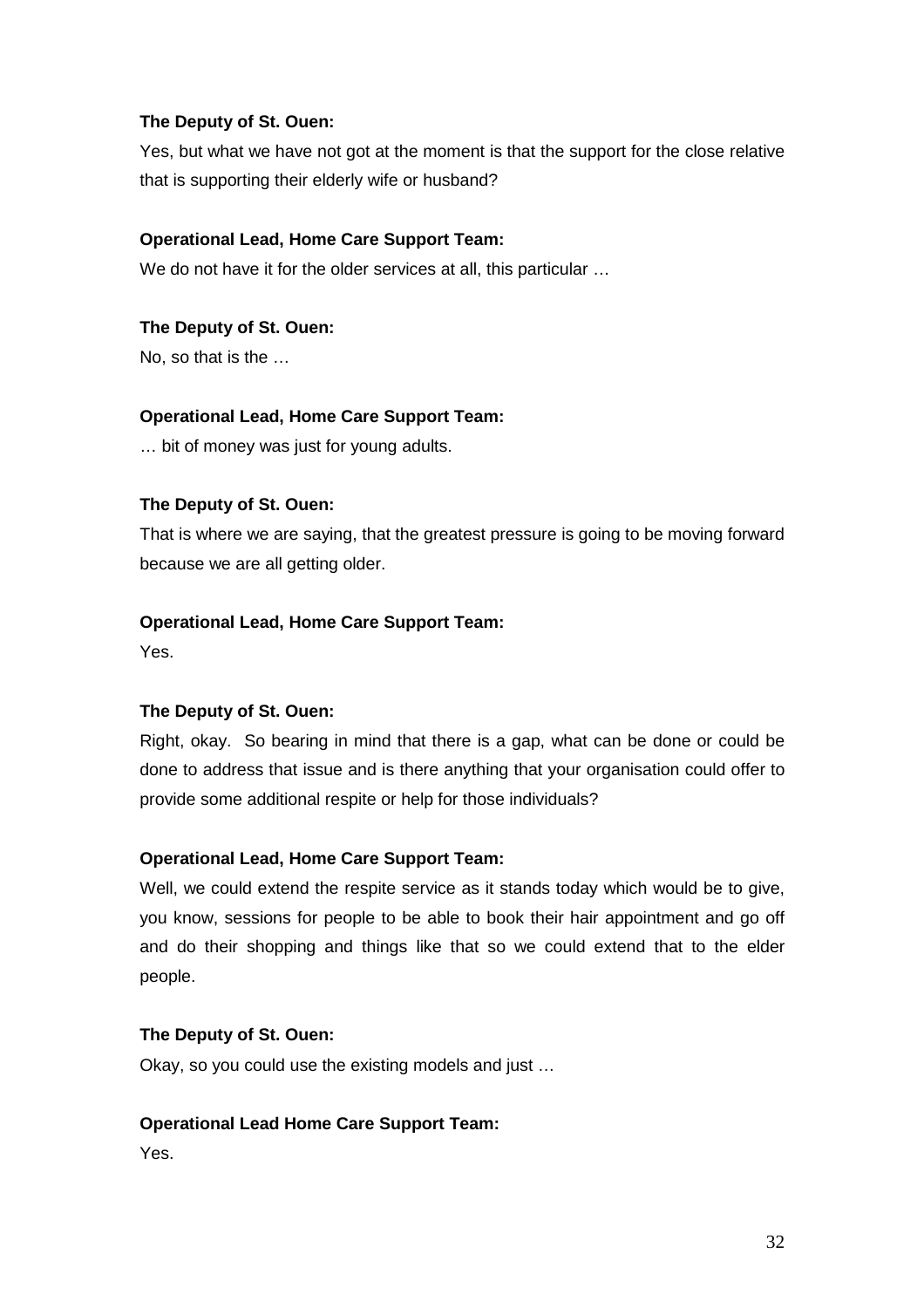#### **The Deputy of St. Ouen:**

Okay, so that is relatively easy but again we come back to more people and more money.

#### **Deputy J.A. Hilton:**

We will wrap up very shortly. There is just one thing I wanted to ask you. As far as the Health White Paper goes, the services it intends to provide over the next 10 years, is there any one thing that you believe is missing from that, any one service that you feel should have been included or are you satisfied?

#### **Chief Executive, Family Nursing and Home Care:**

I think from our perspective a lot of what is being planned is things we would have liked to have done if we had had the money and resources. So for us we can see that it is a very good way of enhancing the services we provide and just being much more productive and effective in caring for people in the community. So for me there is nothing from our point of view that is missing. Is there anything …

#### **Operational Lead, Home Care Support Team:**

No, I would agree.

#### **Mr. G. Wistow:**

Well, just on the issue of practice nurses, what are your thoughts about the development of practice nurses in Jersey?

## **Chief Executive, Family Nursing and Home Care:**

Well. I think it is really necessary. I think it will change the model of primary care in the perspective of G.P.s, but my experience of practice nurses is it takes many years to become a competent practice nurse. There are a huge lot of changes, it is a very broad role, and we do not have the skills on the Island at the moment. There are some practice nurses but they have a very limited role. They do not do the chronic disease management, they do not do family planning.

#### **Operational Lead, District Nursing Team:**

There is a cost implication. In the U.K. it would be free to go to a practice nurse whereas you have to pay here so that is a disincentive to keep them.

#### **Mr. G. Wistow:**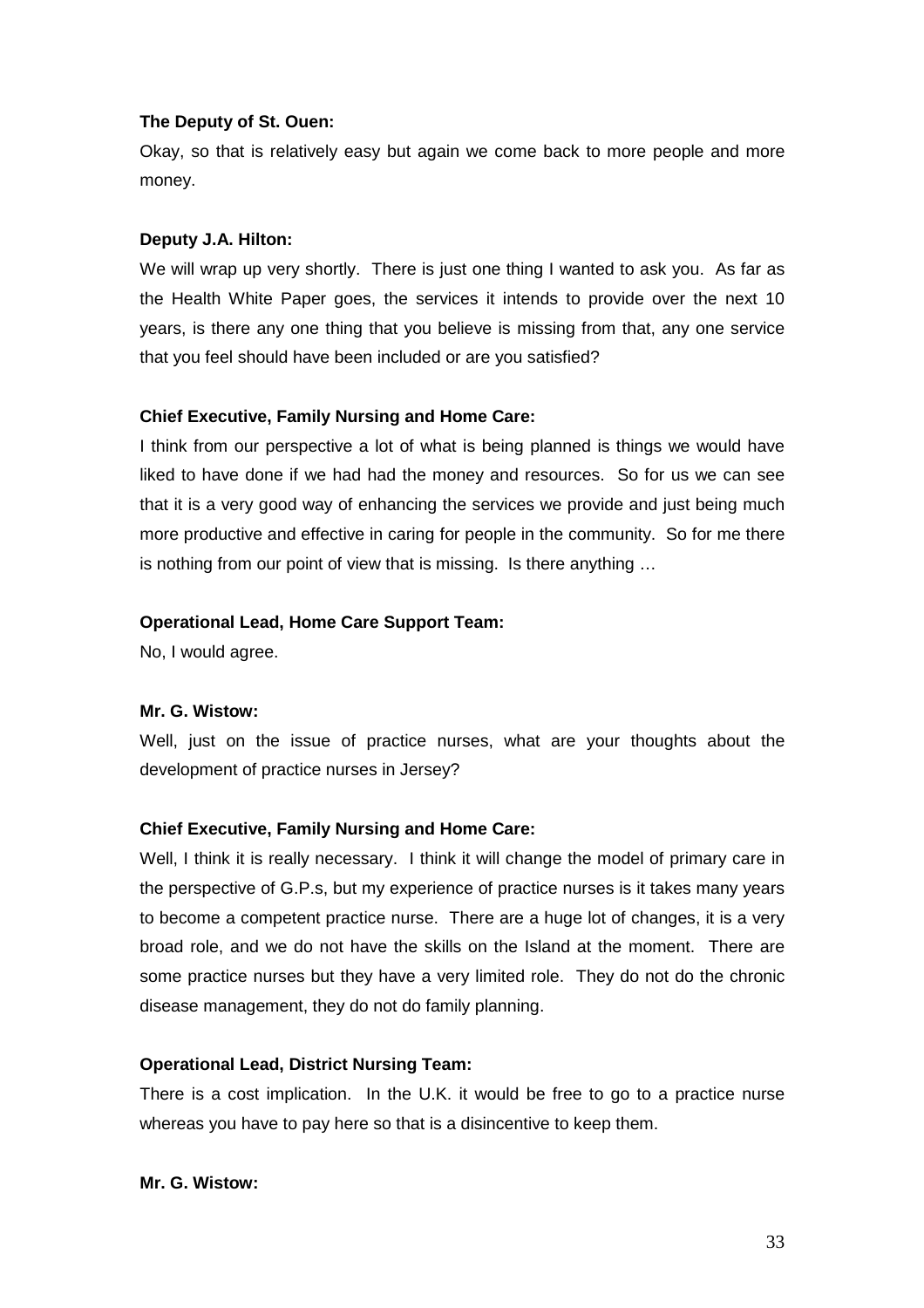Is it a threat to your workforce, to the retention of your staff?

## **Operational Lead, Home Care Support Team:**

For the staff, yes; not another threat in delivery of care, I do not think.

#### **Chief Executive, Family Nursing and Home Care:**

We are all competing for the same people. One nurse goes back to the hospital and another comes out. That is how it is. We are all competing for the same workforce but it should be in primary care, all these people should be going back to their doctor and having their dressings done and being seen in primary care, yes. We need to concentrate on the care in the home, I think.

## **Mr. G. Wistow:**

Could you not provide practice nurses under contract?

## **Chief Executive, Family Nursing and Home Care:**

We could do that and we have thought about that because we could have the training enhancements and specialist nurses for that but it is just how thin you want to spread yourself. We want to be good at what we doing and we are quite clear our primary role is about providing care to people in their own homes and we could do that but I do not think we would be able to keep that level of service.

## **Deputy J.A. Hilton:**

Okay.

## **Mr. G. Wistow:**

Okay, thank you very much.

#### **The Deputy of St. Ouen:**

You spoke earlier about your submission relative to the White Paper. I just wondered would it be possible for you to be able to share that submission with ourselves because it would certainly be useful to draw out and remind us of what the issues are.

#### **Chief Executive, Family Nursing and Home Care:**

Yes, that is fine. Do you want a copy now or electronically?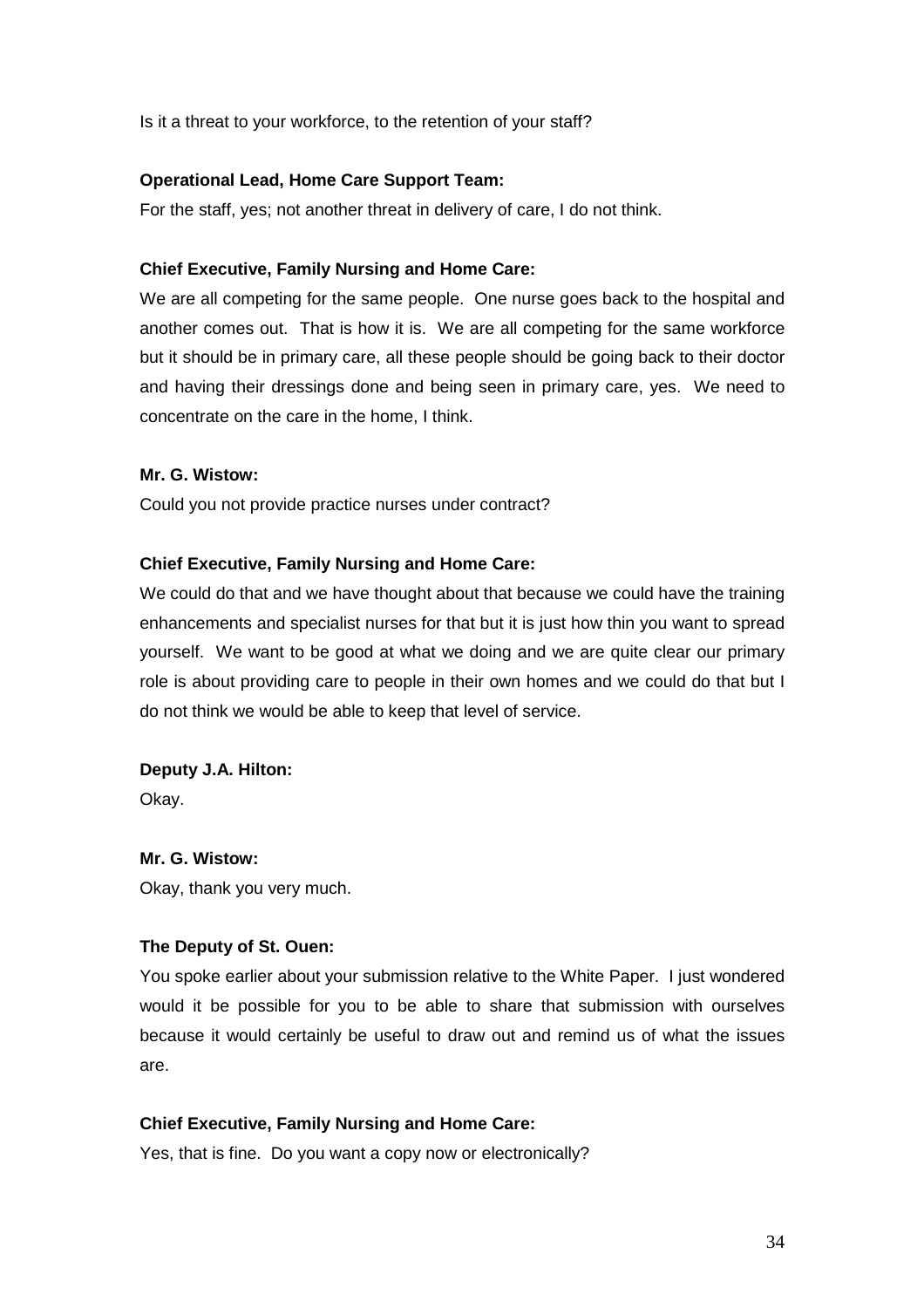# [16:00]

# **The Deputy of St. Ouen:**

Also if you do have any thoughts after the meeting on any of the matters, please feel free to contact Kellie and she will …

# **Chief Executive, Family Nursing and Home Care:**

Do you want me to send it electronically?

# **Deputy J.A. Hilton:**

To Kellie, please, that would be lovely, thank you. Thank you very much indeed for coming.

# **Operational Lead, District Nursing Team:**

Can I bring up something because there is not anything mentioned about the cost of dressings to patients and I thought that Soc Sec was going to help with this but I have not heard anything about … whereas in the U.K., all dressings for patients and stores and stock are on prescription. Here the patients have to pay and the bills are phenomenal and, for instance, if we are going to provide patients out in the community with more tube feedings and intravenous injections, all the consumables, as they are called, are highly expensive. I am just wondering who is going to pick up the cost of that because there is not …

## **Deputy J.A. Hilton:**

I think it is the same with oxygen, is it not? People have to pay for their oxygen as well.

## **Operational Lead, District Nursing Team:**

Yes, I think the oxygen is free but it is the consumables that are extremely expensive.

## **The Deputy of St. Ouen:**

But currently that is coming from …

## **Operational Lead, District Nursing Team:**

The patients have to pay. They pay or they get funding from some source.

**Deputy J.A. Hilton:**